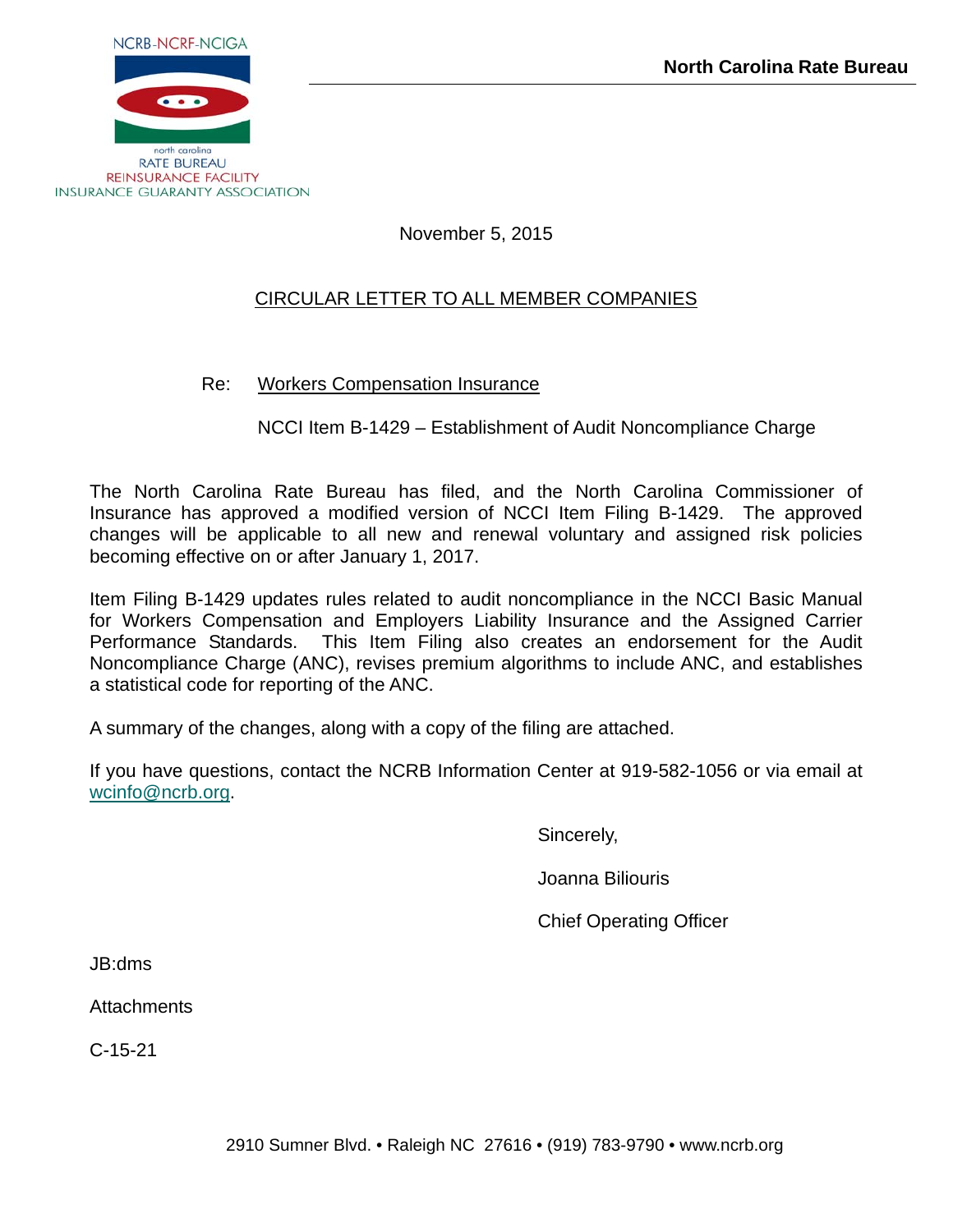# **Item Filing B-1429 Summary**

Item Filing B-1429 establishes or revises Audit Noncompliance Charge (ANC) rules to reflect current business and industry needs. Changes approved for North Carolina by way of B-1429 are:

- 1) Revisions to Rule 3-A-13 of the NCCI Basic Manual for Workers Compensation and Employers Liability Insurance;
- 2) Creation of the Audit Noncompliance Charge Endorsement Form (WC 00 04 24);
- 3) Revisions to Assigned Carrier Performance Standards Performance Standard 1-C-6;
- 4) Revisions to the NC Workers Compensation Premium Algorithm;
- 5) Revisions to the NC Assigned Risk Workers Compensation Premium Algorithm;
- 6) Revisions to NC State Rule Exception to Basic Manual Rule 3-A-13-a(2) and
- 7) Establishment of a statistical plan code for reporting the ANC.

The North Carolina Department approved the revisions to be effective for new and renewal voluntary and assigned risk policies becoming effective on and after January 1, 2017.

| <b>B-1429</b><br><b>Exhibit</b> | <b>Applicable Manual</b>                         | <b>Description</b>                                                                                                                                                                                                                                               |
|---------------------------------|--------------------------------------------------|------------------------------------------------------------------------------------------------------------------------------------------------------------------------------------------------------------------------------------------------------------------|
|                                 | <b>NCCI Basic Manual</b>                         | <b>Revisions to NCCI Basic Manual Rule 3-A-13</b>                                                                                                                                                                                                                |
| 3                               | <b>NCCI Forms Manual</b>                         | Audit Noncompliance Charge Endorsement (WC<br>00 04 24)<br>This endorsement form is:<br>- <b>Optional</b> for voluntary policies<br>-Required for assigned risk policies<br>(Additional information on data reporting will be<br>provided in a future circular.) |
| 4                               | <b>Assigned Carrier</b><br>Performance Standards | Revisions to Performance Standard 1-C-6 to<br>include the impact on compliance when an ANC<br>is applied and no audit occurs                                                                                                                                     |
| 5A                              | <b>NCCI Basic Manual</b>                         | <b>Revisions to NC Workers Compensation</b><br>Premium Algorithm to include ANC                                                                                                                                                                                  |
| 5B                              | <b>NCCI Basic Manual</b>                         | <b>Revisions to NC Assigned Risk Workers</b><br>Compensation Premium Algorithm to include ANC                                                                                                                                                                    |
| 6                               | <b>NCCI Basic Manual</b>                         | Revisions NC State Rule Exception for Basic<br>Manual Rule $3-4-13-a(2)$                                                                                                                                                                                         |
| <b>NCRB</b><br>- 1              | <b>NC Statistical Plan</b><br>Manual             | Revisions to the NC Statistical Plan Manual to<br>establish Statistical Code 9757 for reporting of<br><b>ANC</b><br>(Additional information on data reporting will be<br>provided in a future circular.)                                                         |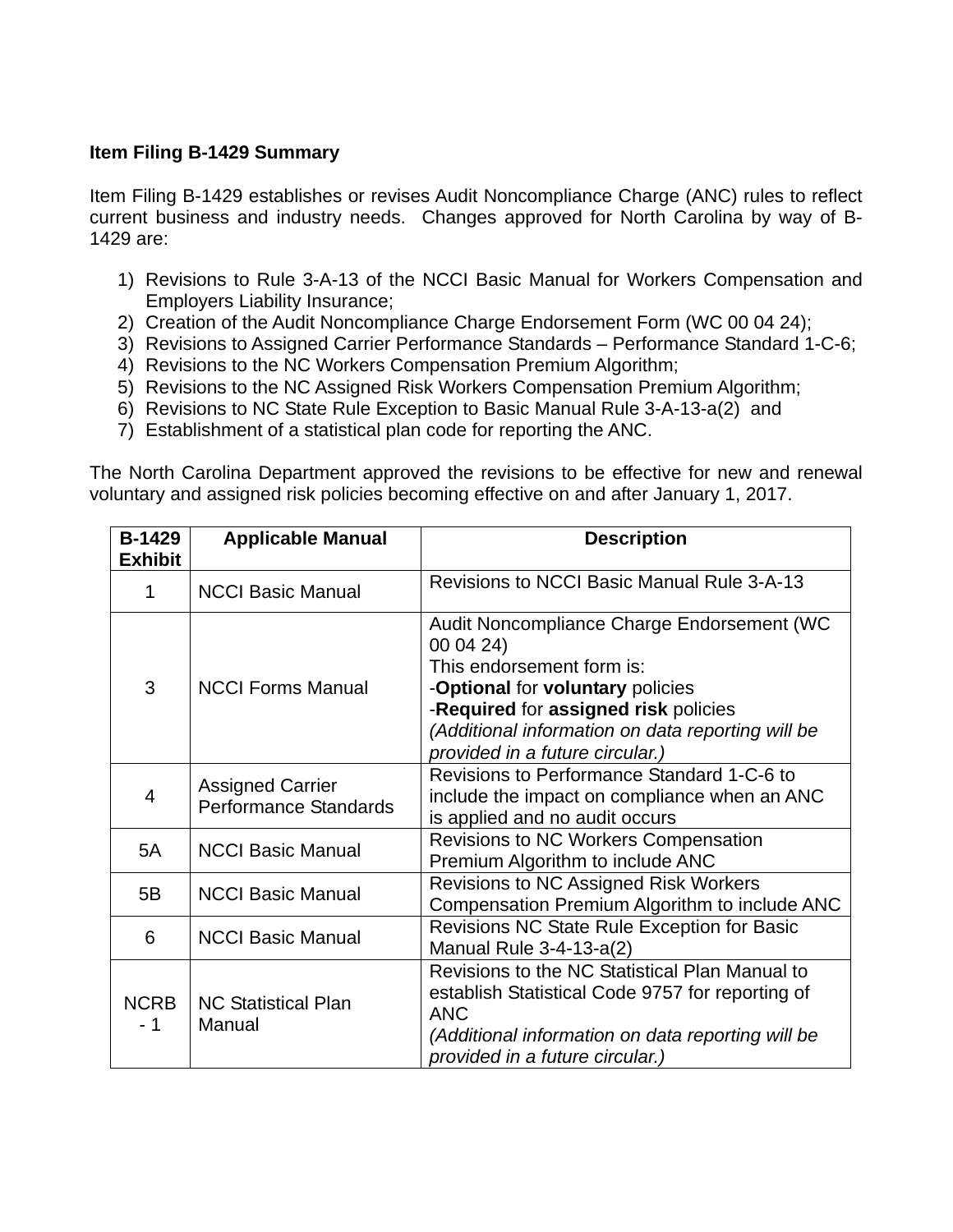### **ITEM B-1429—ESTABLISHMENT OF AUDIT NONCOMPLIANCE CHARGE**

### **PURPOSE**

This item establishes an Audit Noncompliance Charge (ANC) rule, endorsement, and statistical code to enable <sup>a</sup> carrier to apply an ANC to employers that do not allow the carrier to examine and audit its records. The following NCCI manuals are impacted by this item:

- •*Basic Manual for Workers Compensation and Employers Liability Insurance (Basic Manual)*
- •*Statistical Plan for Workers Compensation and Employers Liability Insurance (Statistical Plan)*
- •*Forms Manual of Workers Compensation and Employers Liability Insurance (Forms Manual)*
- •*Assigned Carrier Performance Standards (ACPS)*

# **BACKGROUND**

The carrier's authority to request records and conduct audits is contained in two sections of NCCI's Workers Compensation and Employers Liability Insurance Policy (Policy) (WC 00 00 00 C):

- • Part Five—Premium, Section F. (Records) provides that the employer must keep records of information necessary to compute premium and provide those records to the carrier when requested.
- • Part Five—Premium, Section G. (Audit) provides that the carrier may examine and audit all records related to <sup>a</sup> policy. This activity may occur during the policy period and within three years after policy expiration. This section also indicates that information developed by the audit process is used to determine final premium.

NCCI's *Basic Manual* Rule 3-A-13—Final Earned Premium states, in part, that:

- • The carrier has the right to calculate earned premium based on an examination of original payroll records and accounting records of the employer
- • Final earned premium for the policy must be determined on actual payroll as determined by the carrier at audit, instead of on estimated payroll or other premium basis

When an employer does not allow the carrier to examine and audit its records, the carrier is unable to properly determine the final earned premium. Current national rules do not address consequences that result when an employer does not comply with the carrier's request(s) to obtain records at final audit.

Several NCCI states have implemented state-specific rules to establish consequences for those employers that do not allow the carrier to examine and audit their records; however, these rules vary. Not all of the states include:

- a. An endorsement that alerts the employer that failure to allow the completion of <sup>a</sup> final audit will result in an additional charge, or
- b. A statistical code to report the additional premium

Additionally, some of these states allow carriers to use <sup>a</sup> payroll amount of up to three times the estimated payroll to determine the final policy premium, while other states apply an ANC based on <sup>a</sup> multiple of the estimated annual premium.

The enclosed materials are copyrighted materials of the National Council on Compensation Insurance, Inc. ("NCCI"). The use of these materials<br>may be governed by a separate contractual agreement between NCCI and its license Unless permitted by NCCI, you may not copy, create derivative works (by way of example, create or supplement your own works, databases, software, publications, manuals, or other materials), display, perform, or use the materials, in whole or in part, in any media. Such actions taken by you, or by your direction, may be in violation of federal copyright and other commercial laws. NCCI does not permit or acquiesce such use of its materials. In the event such use is contemplated or desired, please contact NCCI's Legal Department for permission.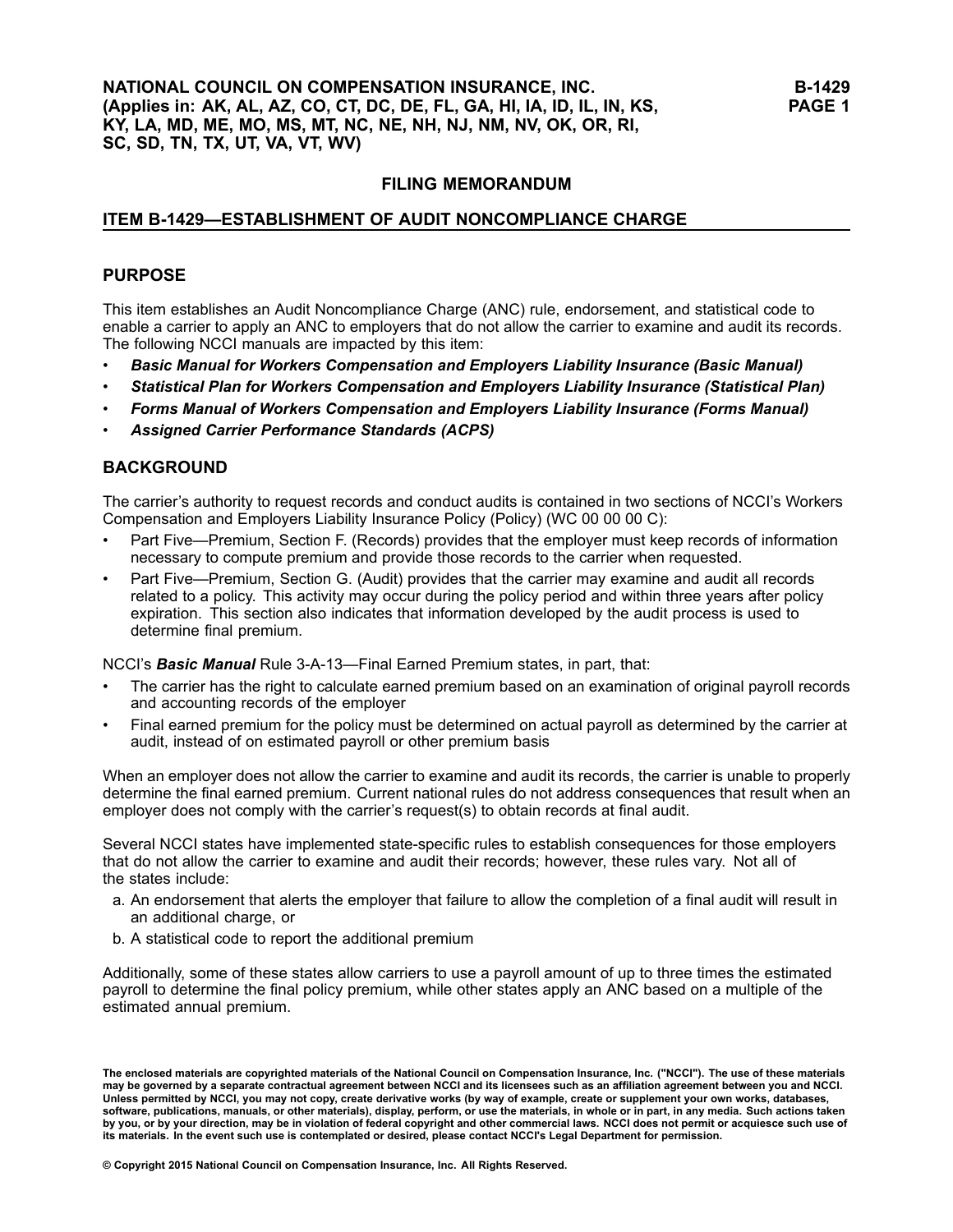# **NATIONAL COUNCIL ON COMPENSATION INSURANCE, INC. (Applies in: AK, AL, AZ, CO, CT, DC, DE, FL, GA, HI, IA, ID, IL, IN, KS, KY, LA, MD, ME, MO, MS, MT, NC, NE, NH, NJ, NM, NV, OK, OR, RI, SC, SD, TN, TX, UT, VA, VT, WV)**

# **FILING MEMORANDUM**

# **ITEM B-1429—ESTABLISHMENT OF AUDIT NONCOMPLIANCE CHARGE**

Prompted by concerns that more states could take separate action on this issue, and to ensure <sup>a</sup> more uniform approach to employers that do not allow the carrier to examine and audit their records, NCCI is proposing <sup>a</sup> national rule, endorsement, and statistical code to establish an ANC. This national approach, which would apply to both the voluntary and assigned risk markets, includes the following features:

- • The option for <sup>a</sup> carrier to apply <sup>a</sup> charge when an employer does not allow the carrier to examine and audit its records. Use of the ANC is at the discretion of the carrier; however, to apply the ANC, the Audit Noncompliance Charge Endorsement must be attached to the policy at inception of the policy term being audited.
- •A requirement that the carrier make two attempts to obtain the audit information prior to applying the ANC.
- • The ANC would equal up to two times the estimated annual premium based on the carrier's underwriting judgment.
- • The ANC is considered premium and is not part of standard premium. It would be applied after standard premium, and the various state Workers Compensation Premium Algorithms would be revised to show the placement of the ANC within each algorithm.
- •The ANC must be reported to <sup>a</sup> designated statistical code as defined in NCCI's *Statistical Plan*.
- • For assigned risk policies, if an employer is noncompliant with an assigned risk audit, and pays the ANC, that employer is ineligible for assigned risk coverage until the employer allows the audit to be performed and/or provides the required records.
- • For an employer that has paid the ANC, but later allows an audit to be performed or provides the required records to the carrier, the ANC would be refunded to the employer, or applied to any outstanding balance on the policy. In the assigned risk market, the employer would then be eligible for coverage if no additional premiums are due.

The benefits of establishing <sup>a</sup> national approach for addressing employers that do not allow <sup>a</sup> carrier to examine and audit their records include:

- • **Incentive**—The potential application of an ANC would encourage employers to allow carriers access to the records required to complete an audit.
- • **Flexibility**—If the Audit Noncompliance Charge Endorsement is attached at policy issuance, the carrier would have the option of applying the ANC to an individual employer that is noncompliant with completing its audit based on the carrier's underwriting judgment.
- • **Uniformity**—There would be consistency among carriers in the methods for calculating, applying, and reporting the ANC.
- • **Notification**—The attachment of an Audit Noncompliance Charge Endorsement at inception of the policy term being audited ensures that the employer would be notified in advance of the possible ANC if it does not allow the carrier to examine and audit its records.
- • **Data Reporting**—The designated statistical code for ANC allows the separation of this charge from manual premium. This ANC would not be subject to experience rating or other premium adjustments and would be excluded from ratemaking.

The enclosed materials are copyrighted materials of the National Council on Compensation Insurance, Inc. ("NCCI"). The use of these materials<br>may be governed by a separate contractual agreement between NCCI and its license Unless permitted by NCCI, you may not copy, create derivative works (by way of example, create or supplement your own works, databases, software, publications, manuals, or other materials), display, perform, or use the materials, in whole or in part, in any media. Such actions taken by you, or by your direction, may be in violation of federal copyright and other commercial laws. NCCI does not permit or acquiesce such use of its materials. In the event such use is contemplated or desired, please contact NCCI's Legal Department for permission.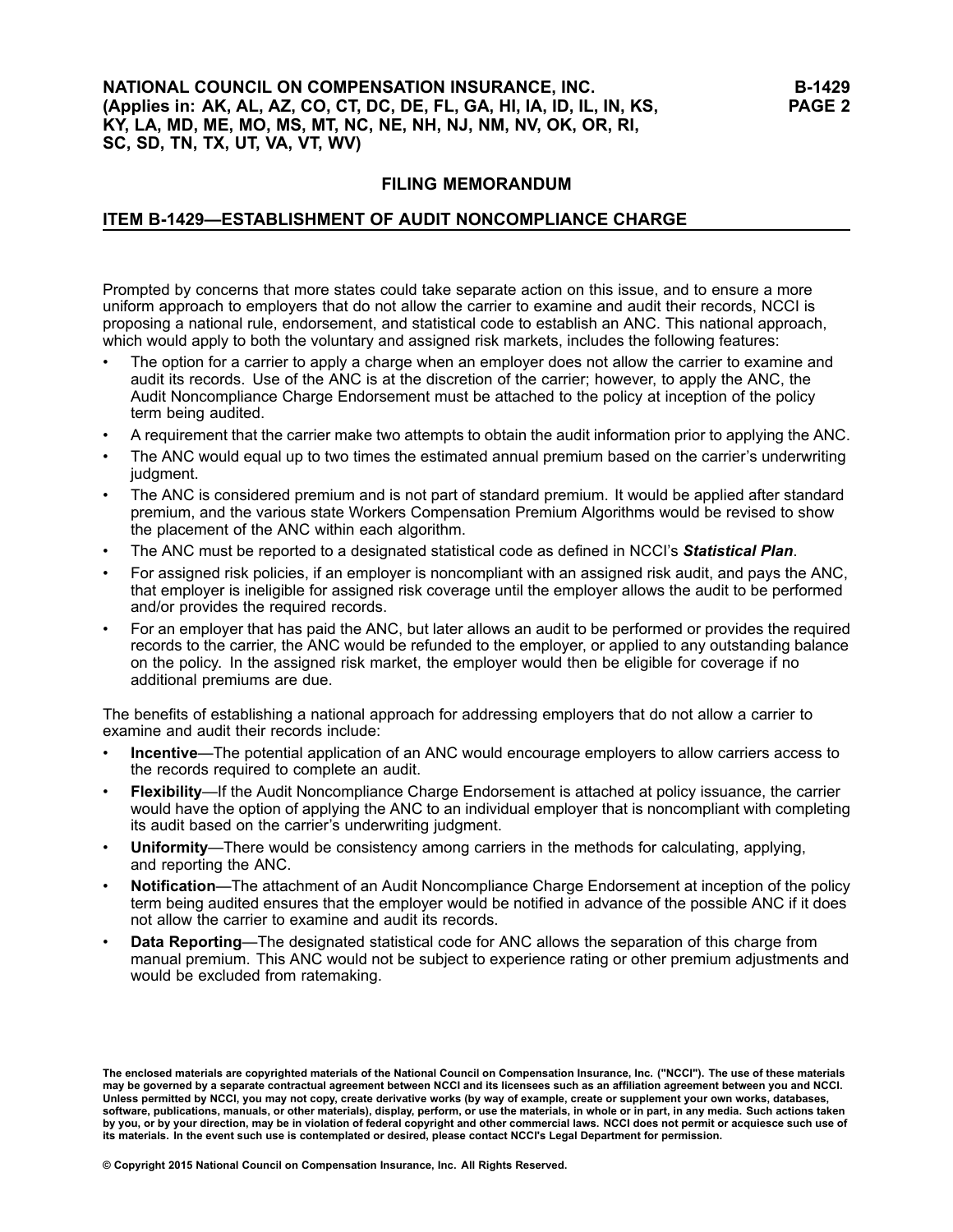### **ITEM B-1429—ESTABLISHMENT OF AUDIT NONCOMPLIANCE CHARGE**

#### **PROPOSAL**

This item proposes to:

- 1. Establish, revise, or eliminate audit noncompliance rules in the following NCCI manuals:
	- •*Basic Manual*
	- •*Statistical Plan*
	- •*ACPS*
- 2. Establish <sup>a</sup> national endorsement and eliminate or revise state-specific endorsements related to audit noncompliance in NCCI's *Forms Manual*
- 3. Make minor spelling, grammatical, and formatting revisions

### **IMPACT**

NCCI anticipates that most, if not all employers, would provide their carrier with the necessary records to complete an audit rather than pay an ANC. Individual employers that do not allow <sup>a</sup> carrier to examine and audit their records may be subject to this ANC. It is expected that this ANC will not impact <sup>a</sup> large number of employers.

# **EXHIBIT COMMENTS AND IMPLEMENTATION SUMMARY**

In all states except Hawaii, this item is to become effective for new and renewal policies effective on and after 12:01 a.m. on January 1, 2017.

In Hawaii, the effective date is determined upon regulatory approval of the individual carrier's election to adopt this change.

| <b>Exhibit</b> | <b>Exhibit Comments</b>                        | Proposal Applicable in:      | <b>Implementation Summary</b>      |  |  |
|----------------|------------------------------------------------|------------------------------|------------------------------------|--|--|
|                | <b>National Exhibits</b>                       |                              |                                    |  |  |
| 1-Rule         | Details the revisions to Rule<br>$3-A-13-a$ .  | All states except DE, NJ     | Revises NCCI's <b>Basic Manual</b> |  |  |
| 1-Rule         | Details the establishment of<br>Rule 3-A-13-b. | All states except DE, FL, NJ |                                    |  |  |

The enclosed materials are copyrighted materials of the National Council on Compensation Insurance, Inc. ("NCCI"). The use of these materials may be governed by a separate contractual agreement between NCCI and its licensees such as an affiliation agreement between you and NCCI. Unless permitted by NCCI, you may not copy, create derivative works (by way of example, create or supplement your own works, databases, software, publications, manuals, or other materials), display, perform, or use the materials, in whole or in part, in any media. Such actions taken by you, or by your direction, may be in violation of federal copyright and other commercial laws. NCCI does not permit or acquiesce such use of its materials. In the event such use is contemplated or desired, please contact NCCI's Legal Department for permission.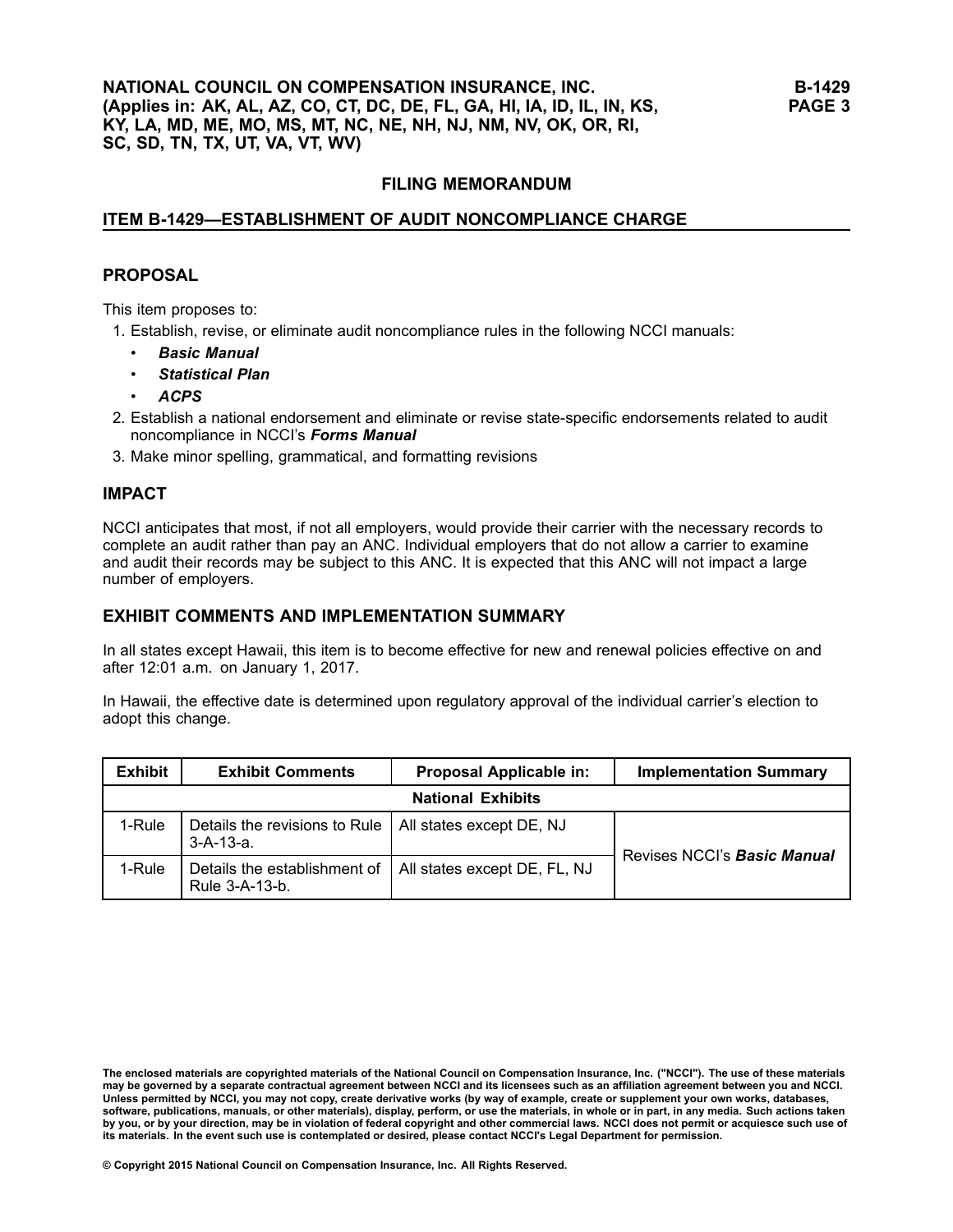# **ITEM B-1429—ESTABLISHMENT OF AUDIT NONCOMPLIANCE CHARGE**

| <b>Exhibit</b> | <b>Exhibit Comments</b>                                                                                                                                                                      | Proposal Applicable in:                                                                                                                                                                                                 | <b>Implementation Summary</b>      |  |  |
|----------------|----------------------------------------------------------------------------------------------------------------------------------------------------------------------------------------------|-------------------------------------------------------------------------------------------------------------------------------------------------------------------------------------------------------------------------|------------------------------------|--|--|
|                | <b>National Exhibits</b>                                                                                                                                                                     |                                                                                                                                                                                                                         |                                    |  |  |
| 2-Rule         | Details the revisions to Part<br>3-F-Exposure Amount.                                                                                                                                        | All states except DE, NC, NJ                                                                                                                                                                                            |                                    |  |  |
| 2-Rule         | Details the establishment<br>of Part 3-Y-Audit<br>Noncompliance Charge.                                                                                                                      | All states except DE, NC, NJ                                                                                                                                                                                            | Revises NCCI's Statistical<br>Plan |  |  |
| 2-Rule         | Details the revisions to Part<br>6-H-3-Premium Amount<br>Not Part of Standard<br>Premium.                                                                                                    | All states except DE, NC, NJ                                                                                                                                                                                            |                                    |  |  |
| 3-Form         | Details the establishment<br>of Audit Noncompliance<br>Charge Endorsement (WC<br>00 04 24).                                                                                                  | All states except DE, FL, MO,<br>NJ                                                                                                                                                                                     | Revises NCCI's Forms Manual        |  |  |
| 4-Rule         | Details the revisions to<br>Performance Standard<br>$1 - C - 6$ .                                                                                                                            | Assigned risk policies in AK,<br>AL, AR, AZ, CT, DC, DE, GA,<br>IA, ID, IL, IN, KS, MS, NC, NH,<br>NJ, NV, OR, SC, SD, VA, VT,<br><b>WV</b><br>(Approval required in: AK, AR,<br>DE, GA, IN, KS, MS, NC, NH,<br>OR, SD) | Revises NCCI's ACPS                |  |  |
|                |                                                                                                                                                                                              | <b>State Exhibits</b>                                                                                                                                                                                                   |                                    |  |  |
| 5-Rule         | Details the revisions to<br>each state's Workers<br><b>Compensation Premium</b><br>Algorithm in the voluntary<br>market, where applicable<br>and where no assigned risk<br>algorithms exist. | CO, FL, HI, KY, LA, MD, ME,<br>MT, NE, OK, RI, TN, TX, UT                                                                                                                                                               | Revises NCCI's <b>Basic Manual</b> |  |  |
| 5A-Rule        | Details the revisions to<br>each state's Workers<br><b>Compensation Premium</b><br>Algorithm in the voluntary<br>market, where applicable.                                                   | AK, AL, AR, AZ, CT, DC, GA,<br>IA, ID, IL, IN, KS, MS, NC,<br>NH, NM, NV, OR, SC, SD, VA,<br>VT, WV                                                                                                                     |                                    |  |  |

The enclosed materials are copyrighted materials of the National Council on Compensation Insurance, Inc. ("NCCI"). The use of these materials<br>may be governed by a separate contractual agreement between NCCI and its license Unless permitted by NCCI, you may not copy, create derivative works (by way of example, create or supplement your own works, databases,<br>software, publications, manuals, or other materials), display, perform, or use the mat by you, or by your direction, may be in violation of federal copyright and other commercial laws. NCCI does not permit or acquiesce such use of its materials. In the event such use is contemplated or desired, please contact NCCI's Legal Department for permission.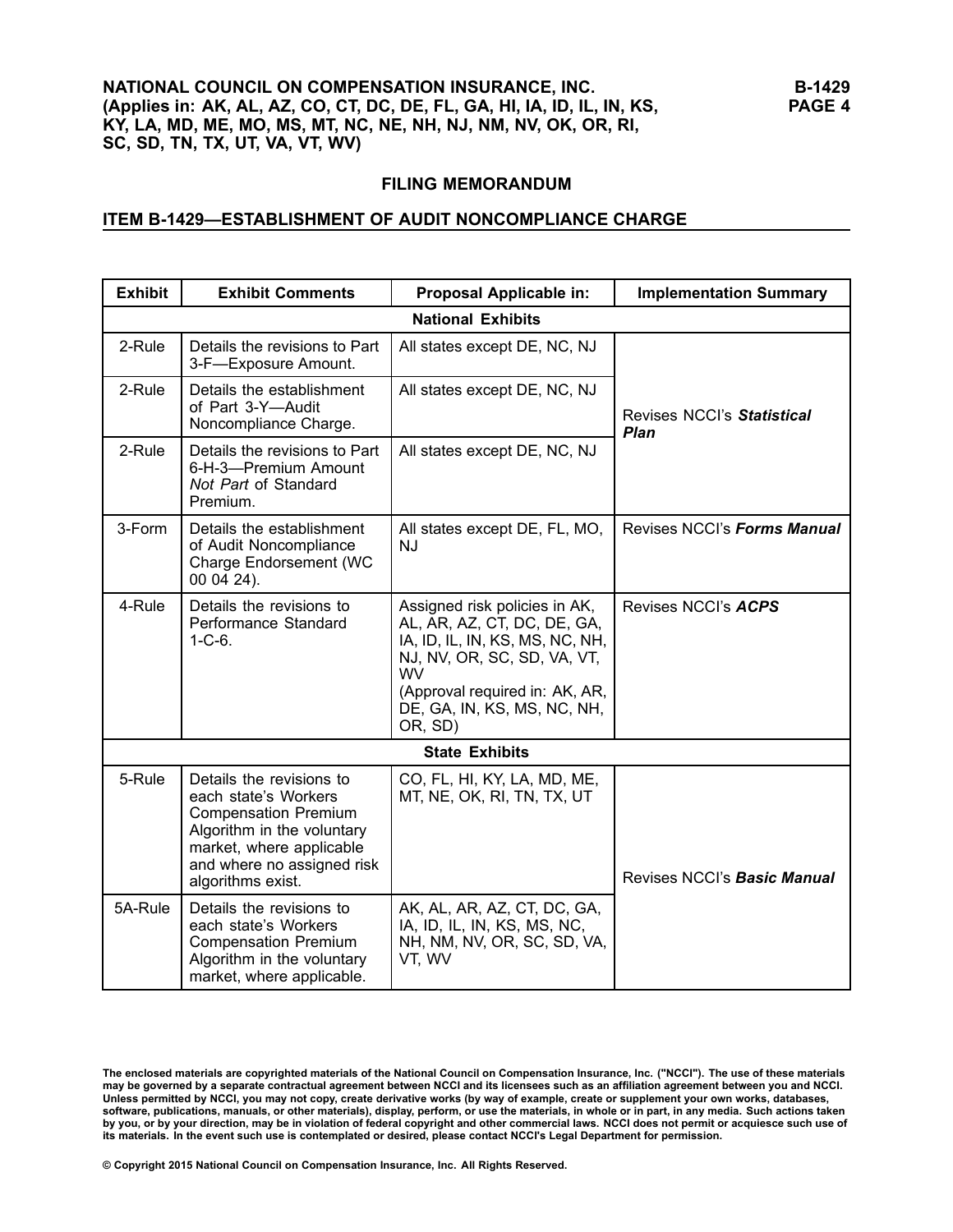# **ITEM B-1429—ESTABLISHMENT OF AUDIT NONCOMPLIANCE CHARGE**

| <b>Exhibit</b> | <b>Exhibit Comments</b>                                                                                                                                                                                                                                                                                                                                                                                                          | Proposal Applicable in:                                                                             | <b>Implementation Summary</b> |
|----------------|----------------------------------------------------------------------------------------------------------------------------------------------------------------------------------------------------------------------------------------------------------------------------------------------------------------------------------------------------------------------------------------------------------------------------------|-----------------------------------------------------------------------------------------------------|-------------------------------|
|                |                                                                                                                                                                                                                                                                                                                                                                                                                                  | <b>State Exhibits</b>                                                                               |                               |
| 5B-Rule        | Details the revisions to<br>each state's Assigned Risk<br><b>Workers Compensation</b><br>Premium Algorithm in the<br>assigned risk market, where<br>applicable.                                                                                                                                                                                                                                                                  | AK, AL, AR, AZ, CT, DC, GA,<br>IA, ID, IL, IN, KS, MS, NC,<br>NH, NM, NV, OR, SC, SD, VA,<br>VT, WV |                               |
| 6-Rule         | Details the elimination of the<br>Colorado Non-Cooperation<br>With Premium Audit<br>Surcharge Miscellaneous<br>Rule.                                                                                                                                                                                                                                                                                                             | <b>CO</b>                                                                                           |                               |
| 6-Rule         | Details the revisions to<br><b>Connecticut State Rule</b><br>Exception 3-A-13.                                                                                                                                                                                                                                                                                                                                                   | <b>CT</b>                                                                                           |                               |
| 6-Rule         | Details the revisions to<br>Florida State Rule Exception<br>$3 - A - 13$ .                                                                                                                                                                                                                                                                                                                                                       | <b>FL</b>                                                                                           | Revises NCCI's Basic Manual   |
| 6-Rule         | Details the revisions to<br>Florida State Special Audit<br>Rules:<br>Rule H must be revised<br>$\bullet$<br>for consistency with<br>the revisions to the<br><b>Workers Compensation</b><br>Premium Algorithm and<br>the establishment of data<br>reporting rules<br>Rule I must be revised to<br>$\bullet$<br>clarify that the \$500 is not<br>a penalty, for consistency<br>with Section 440.381(5),<br><b>Florida Statutes</b> | <b>FL</b>                                                                                           |                               |

The enclosed materials are copyrighted materials of the National Council on Compensation Insurance, Inc. ("NCCI"). The use of these materials<br>may be governed by a separate contractual agreement between NCCI and its license Unless permitted by NCCI, you may not copy, create derivative works (by way of example, create or supplement your own works, databases,<br>software, publications, manuals, or other materials), display, perform, or use the mat by you, or by your direction, may be in violation of federal copyright and other commercial laws. NCCI does not permit or acquiesce such use of its materials. In the event such use is contemplated or desired, please contact NCCI's Legal Department for permission.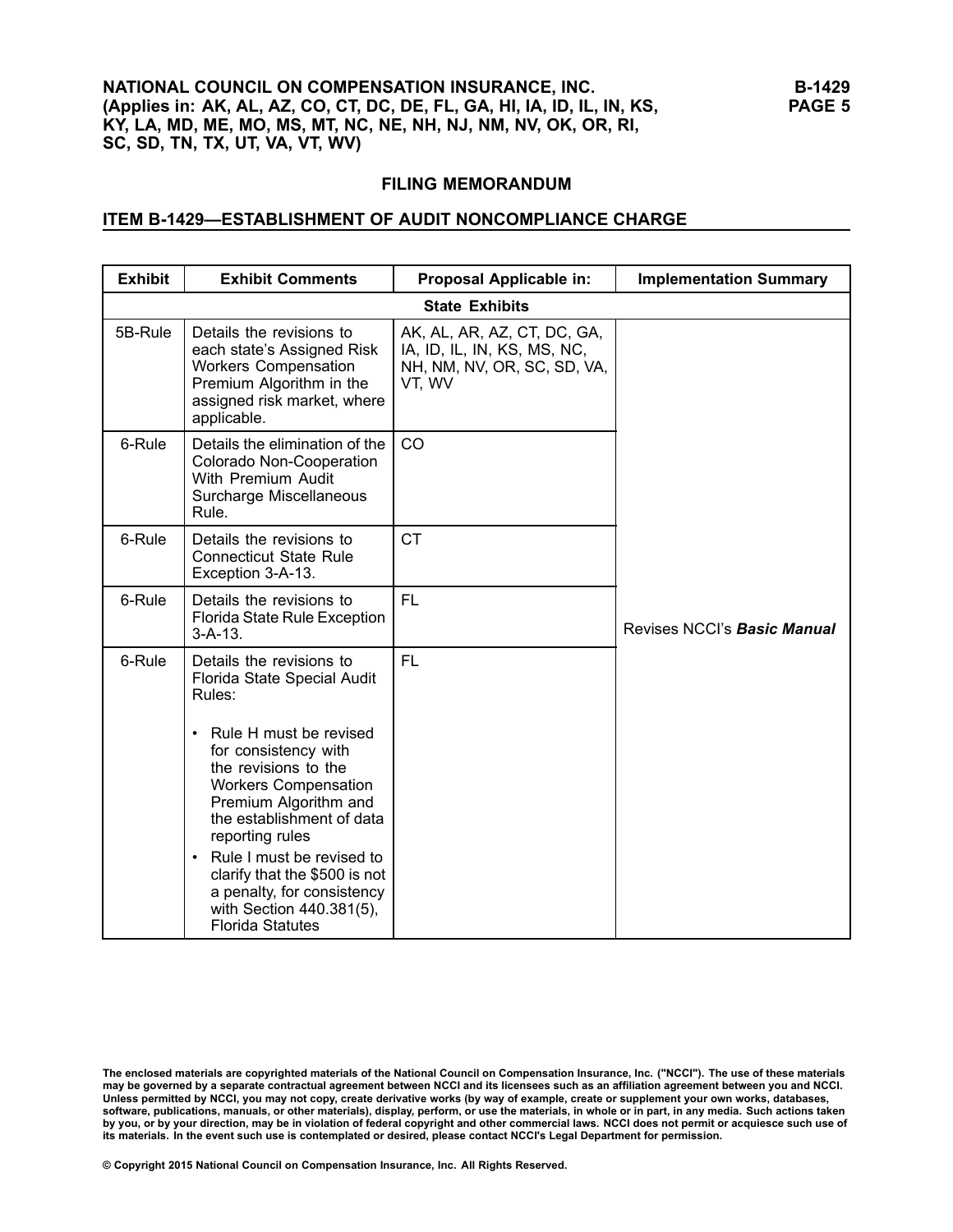# **ITEM B-1429—ESTABLISHMENT OF AUDIT NONCOMPLIANCE CHARGE**

| <b>Exhibit</b> | <b>Exhibit Comments</b>                                                                                             | Proposal Applicable in:      | <b>Implementation Summary</b>             |
|----------------|---------------------------------------------------------------------------------------------------------------------|------------------------------|-------------------------------------------|
|                |                                                                                                                     | <b>State Exhibits</b>        |                                           |
| 6-Rule         | Details the elimination<br>of Georgia State Rule<br>Exception 3-A-13-a and<br>establishment of 3-A-13-b.            | <b>GA</b>                    |                                           |
| 6-Rule         | Details the elimination<br>of Georgia State Rule<br>Exception 3-A-13.                                               | Assigned risk policies in GA |                                           |
| 6-Rule         | Details the revisions to<br>Maine State Rule Exception<br>$3 - A - 13$ .                                            | <b>ME</b>                    |                                           |
| 6-Rule         | Details the elimination<br>of Missouri State Rule<br>Exception 3-A-13-a.                                            | <b>MO</b>                    |                                           |
| 6-Rule         | Details the elimination of the<br>Montana Non-Cooperation<br>With Premium Audit<br>Surcharge Miscellaneous<br>Rule. | <b>MT</b>                    | Revises NCCI's <b>Basic Manual</b>        |
| 6-Rule         | Details the elimination<br>of Nebraska State Rule<br>Exception 3-A-13.                                              | <b>NE</b>                    |                                           |
| 6-Rule         | Details the elimination of<br>North Carolina State Rule<br>Exception 3-A-13.                                        | <b>NC</b>                    |                                           |
| 6-Rule         | Details the elimination of<br>South Carolina State Rule<br>Exception 3-A-13.                                        | <b>SC</b>                    |                                           |
| 7-Rule         | Details the elimination of the<br>Missouri State Exception to<br>Part 3-Y.                                          | <b>MO</b>                    | Revises NCCI's Statistical<br><b>Plan</b> |

The enclosed materials are copyrighted materials of the National Council on Compensation Insurance, Inc. ("NCCI"). The use of these materials<br>may be governed by a separate contractual agreement between NCCI and its license Unless permitted by NCCI, you may not copy, create derivative works (by way of example, create or supplement your own works, databases,<br>software, publications, manuals, or other materials), display, perform, or use the mat by you, or by your direction, may be in violation of federal copyright and other commercial laws. NCCI does not permit or acquiesce such use of its materials. In the event such use is contemplated or desired, please contact NCCI's Legal Department for permission.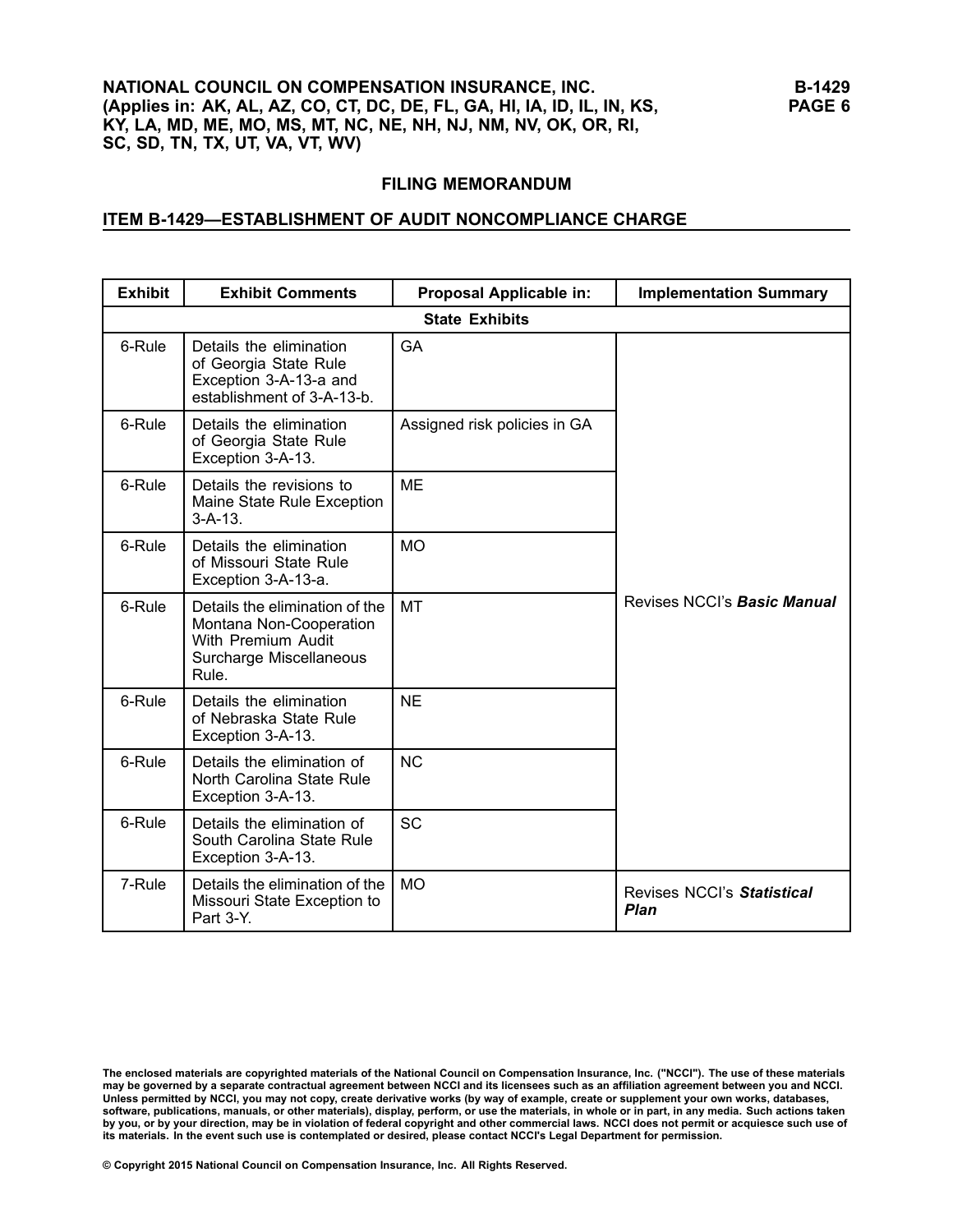#### **ITEM B-1429—ESTABLISHMENT OF AUDIT NONCOMPLIANCE CHARGE**

| <b>Exhibit</b> | <b>Exhibit Comments</b>                                                                                                     | Proposal Applicable in: | <b>Implementation Summary</b> |
|----------------|-----------------------------------------------------------------------------------------------------------------------------|-------------------------|-------------------------------|
|                |                                                                                                                             | <b>State Exhibits</b>   |                               |
| 8-Form         | Details the elimination of the<br>Colorado Non-Cooperation<br>With Premium Audit<br>Surcharge Endorsement<br>(WC 05 04 04). | CO.                     |                               |
| 8-Form         | Details the elimination of the<br>Georgia Non-Cooperation<br>With Premium Audit<br>Endorsement (WC 10<br>$0402$ ).          | <b>GA</b>               | Revises NCCI's Forms Manual   |
| 8-Form         | Details the revisions to<br>the Missouri Amendatory<br>Endorsement (WC 24 06 04<br>A).                                      | <b>MO</b>               |                               |
| 8-Form         | Details the elimination of the<br>Montana Non-Cooperation<br>With Premium Audit<br>Surcharge Endorsement<br>(WC 25 04 01).  | МT                      |                               |

**Note:** Some states require that form and rule filings be filed separately. For filing purposes in those states, this memorandum is being provided for both the rule and form exhibits. The rule exhibits are filed with the regulatory authority as Item B-1429-R. The form exhibits are filed with the regulatory authority as Item B-1429-F.

The enclosed materials are copyrighted materials of the National Council on Compensation Insurance, Inc. ("NCCI"). The use of these materials<br>may be governed by a separate contractual agreement between NCCI and its license Unless permitted by NCCI, you may not copy, create derivative works (by way of example, create or supplement your own works, databases, software, publications, manuals, or other materials), display, perform, or use the materials, in whole or in part, in any media. Such actions taken by you, or by your direction, may be in violation of federal copyright and other commercial laws. NCCI does not permit or acquiesce such use of its materials. In the event such use is contemplated or desired, please contact NCCI's Legal Department for permission.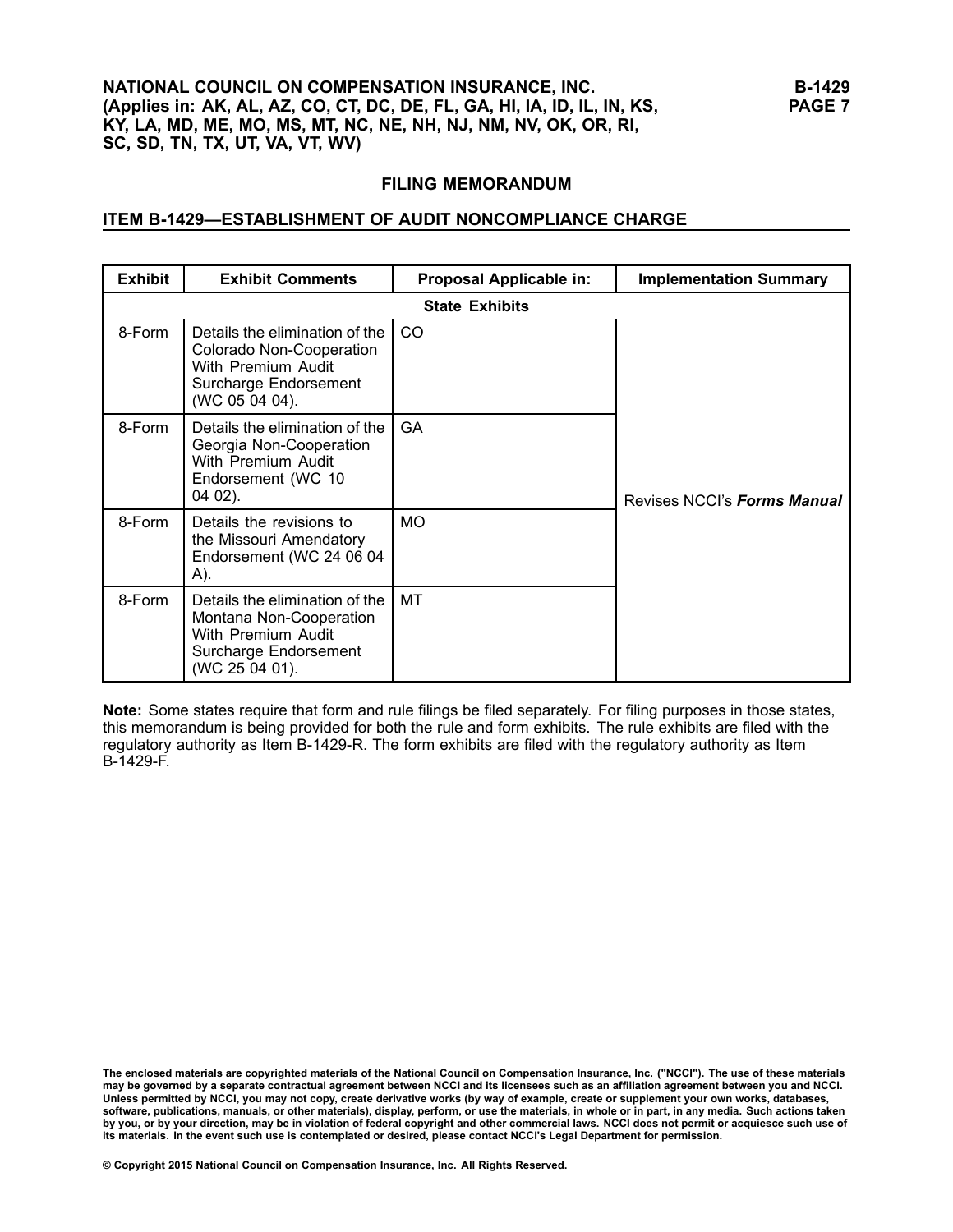### **EXHIBIT 1-RULE BASIC MANUAL—2001 EDITION RULE 3—RATING DEFINITIONS AND APPLICATION OF PREMIUM ELEMENTS A. EXPLANATION AND APPLICATION 13. Final Earned Premium** (Applies in: AK, AL, AR, AZ CO, CT, DC, FL, GA, HI, IA, ID, IL, IN, KS, KY, LA, MD, ME, MO, **MS, MT, NC, NE, NH, NM, NV, OK, OR, RI, SC, SD, TN, TX, UT, VA, VT, WV)**

#### **a. Determination**

- (1) Final Eearned Ppremium is the total premium earned during the policy + effm period. It is calculated using actual payrolls multiplied by the rate for each classification. Final earned premium includes the application of premium elements applicable to the insured employer.
- (2) Final earned premium for the policy must be determined on actual payroll as determined by the carrier at audit, instead of on estimated payroll or other premium basis.
- (3) Determination of final earned premium is governed by the approved rules, classifications, and rates In this manual, subject to modification by applicable rating plans.
- (4) The insurance carrier has the right to calculate final earned premium based on an examination and audit of all original payroll records and accounting records of the insured related to the policy.
- (5) Audited information must coincide with the effective and expiration dates of the policy. Reasonable deviations from this standard that do not affect the earned premium are permitted to coordinate the audit with the first of the nearest month.

*Refer to the [User's](/manuscript/hyperlink.asp?docid=usersguide-G-examples-Rule3-A-13&manualtitle=usersguidexml) Guide for an example.*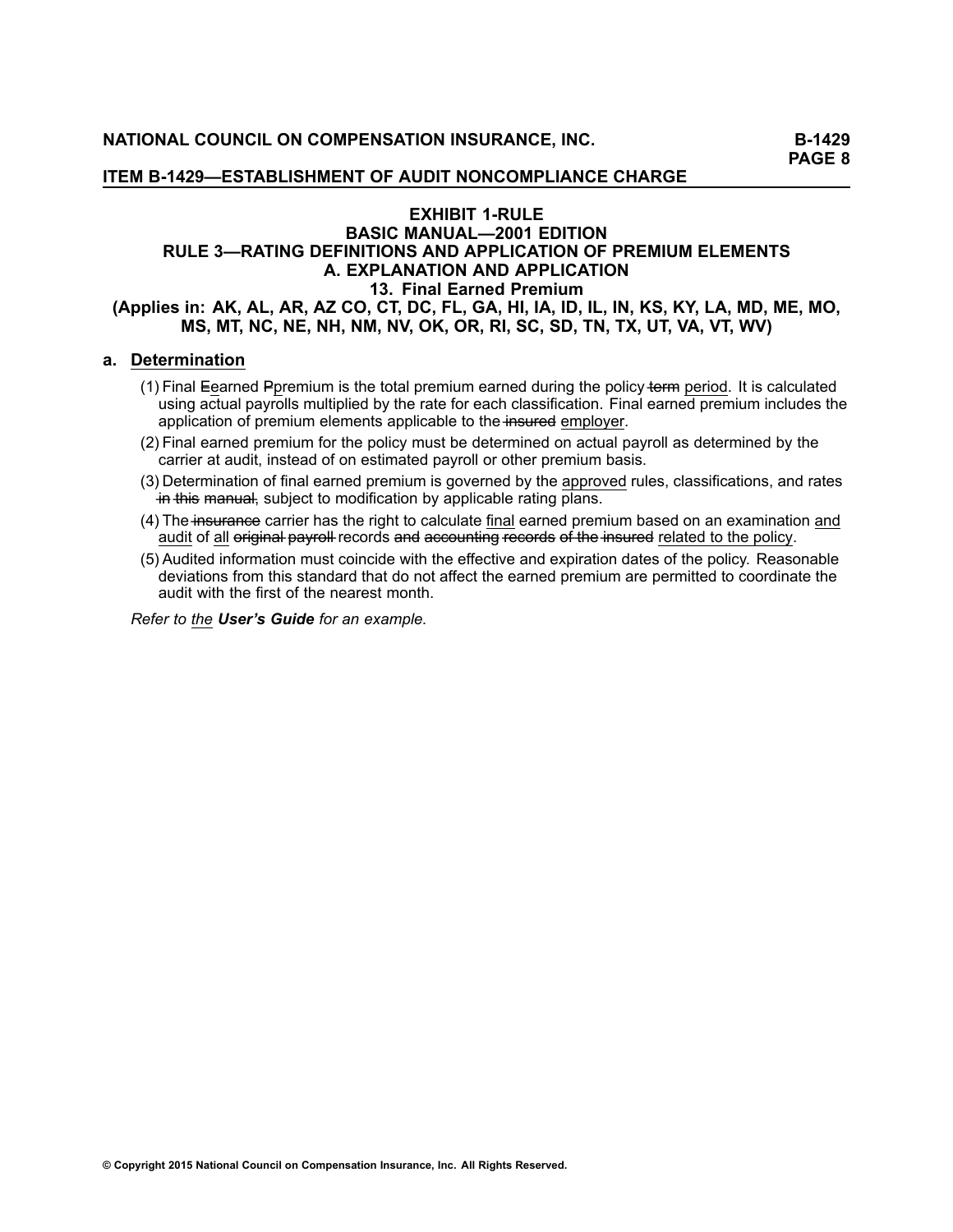#### **ITEM B-1429—ESTABLISHMENT OF AUDIT NONCOMPLIANCE CHARGE**

# **EXHIBIT 1-RULE** (CONT'D)**BASIC MANUAL—2001 EDITION RULE 3—RATING DEFINITIONS AND APPLICATION OF PREMIUM ELEMENTS A. EXPLANATION AND APPLICATION 13. Final Earned Premium** (Applies in: AK, AL, AR, AZ, CO, CT, DC, GA, HI, IA, ID, IL IN, KS, KY, LA, MD, ME, MO, MS, MT, NC, NE, NH, NM, NV, OK, OR, RI, SC, SD, TN, TX, UT, VA, VT, WV)

# **b. Audit Noncompliance Charge**

(1) If the employer does not comply with Part Five—Premium, Section G. (Audit) of the policy, the employer will be considered noncompliant with the policy terms and conditions. When this occurs, the carrier may apply an Audit Noncompliance Charge (ANC) subject to the conditions in this rule. The charge is determined by applying the ANC multiplier to the ANC basis shown in the table below:

| <b>State</b>                                                                                                                            | <b>ANC Basis</b>                   | <b>ANC Multiplier</b> | <b>Endorsement</b>                                          | <b>Other</b>                                                                                                                                                          |
|-----------------------------------------------------------------------------------------------------------------------------------------|------------------------------------|-----------------------|-------------------------------------------------------------|-----------------------------------------------------------------------------------------------------------------------------------------------------------------------|
| AK, AL, AR, CO,<br>CT, DC, GA, IA, ID,<br>IL, IN, KY, MD, ME,<br>MS, NE, NH, NM,<br>OR, RI, SC, SD,<br>TN, TX, UT, VA, VT,<br><b>WV</b> | <b>Estimated Annual</b><br>Premium | Up to two times       | Audit Noncompliance<br><b>Charge Endorsement</b>            | N/A                                                                                                                                                                   |
| AZ, HI, KS, OK                                                                                                                          | <b>Estimated Annual</b><br>Premium | Two times             | Audit Noncompliance<br><b>Charge Endorsement</b>            | N/A                                                                                                                                                                   |
| LA                                                                                                                                      | <b>Estimated Annual</b><br>Premium | Up to two times       | Audit Noncompliance<br><b>Charge Endorsement</b>            | The ANC must be<br>stated as a specific<br>dollar amount on the<br>endorsement.                                                                                       |
| МO                                                                                                                                      | <b>Estimated Annual</b><br>Premium | Up to two times       | Missouri Amendatory<br>Endorsement                          | N/A                                                                                                                                                                   |
| МT                                                                                                                                      | <b>Estimated Annual</b><br>Premium | Two times             | Montana Audit<br>Noncompliance<br><b>Charge Endorsement</b> | The Montana Audit<br>Noncompliance<br>Charge<br>Endorsement must<br>be attached to<br>the policy when<br>Montana is shown<br>in Item 3.A. of the<br>Information Page. |

#### **Audit Noncompliance Charge Table**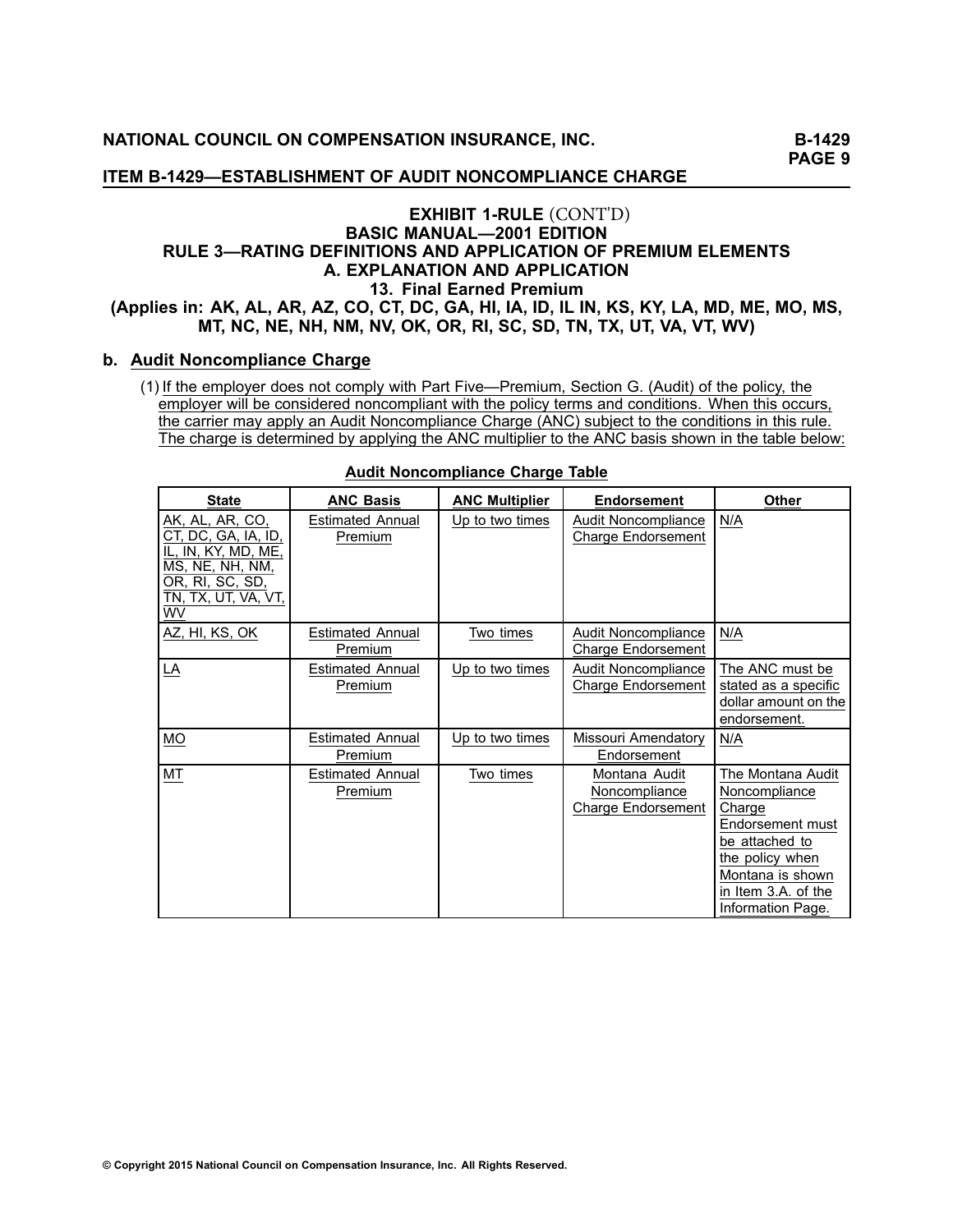### **ITEM B-1429—ESTABLISHMENT OF AUDIT NONCOMPLIANCE CHARGE**

### **EXHIBIT 1-RULE (CONT'D) BASIC MANUAL—2001 EDITION RULE 3—RATING DEFINITIONS AND APPLICATION OF PREMIUM ELEMENTS A. EXPLANATION AND APPLICATION 13. Final Earned Premium** (Applies in: AK, AL, AR, AZ, CO, CT, DC, GA, HI, IA, ID, IL IN, KS, KY, LA, MD, ME, MO, MS, **MT, NC, NE, NH, NM, NV, OK, OR, RI, SC, SD, TN, TX, UT, VA, VT, WV) Audit Noncompliance Charge Table (Cont'd)**

| <b>State</b> | <b>ANC Basis</b>                   | <b>ANC Multiplier</b> | <b>Endorsement</b>                                      | <b>Other</b>                                                                                                                                                                                                                                          |
|--------------|------------------------------------|-----------------------|---------------------------------------------------------|-------------------------------------------------------------------------------------------------------------------------------------------------------------------------------------------------------------------------------------------------------|
| <b>NC</b>    | <b>Estimated Annual</b><br>Premium | Up to three times     | <b>Audit Noncompliance</b><br><b>Charge Endorsement</b> | For assigned risk<br>policies, the Audit<br>Noncompliance<br>Charge<br>Endorsement must<br>be attached to the<br>policy when NC is<br>shown in Item 3.A.<br>of the Information<br>Page. For voluntary<br>policies, the<br>endorsement is<br>optional. |
| <b>NV</b>    | <b>Estimated Annual</b><br>Premium | Up to one times       | Audit Noncompliance<br><b>Charge Endorsement</b>        | N/A                                                                                                                                                                                                                                                   |

*Refer to the User's Guide for an example.*

- (2) On <sup>a</sup> multistate policy, the ANC applies only to the exposure in the states where an employer is noncompliant with an audit and where this ANC rule is approved for use.
- (3) The ANC is <sup>a</sup> premium charge and is applied in accordance with the applicable state premium algorithm. The ANC is not part of standard premium.
- (4) The application of the ANC is subject to the following conditions:
	- (a) Carriers must comply with all applicable state laws and/or regulations related to audits of workers compensation insurance policies.
	- (b) The Audit Noncompliance Charge Endorsement and/or applicable state-specific endorsement must be attached to the policy at inception of the policy term being audited.
	- (c) The carrier must make two attempts to obtain the audit information and/or complete the audit. At each attempt, the carrier must notify the employer regarding the specific, required records and the amount of the ANC to be applied if the employer continues to refuse to comply with the audit.
	- (d) The carrier must adequately document the audit file regarding the above attempts to obtain the required audit information.
	- (e) When <sup>a</sup> carrier applies an ANC to the policy, and cancellation for audit noncompliance is permissible under state law, the carrier may cancel the policy and must issue <sup>a</sup> cancellation notice in accordance with applicable state laws and/or regulations and NCCI's *Basic Manual* rules and *Assigned Carrier Performance Standards (ACPS)*.
- (5) This ANC rule applies to mail/email, telephone, computer (remote access), and physical audits, unless otherwise provided by state law.

(6) The ANC may be applied to guaranteed cost policies as well as retrospectively rated policies.

(7) The scenarios listed below may occur and are treated as follows: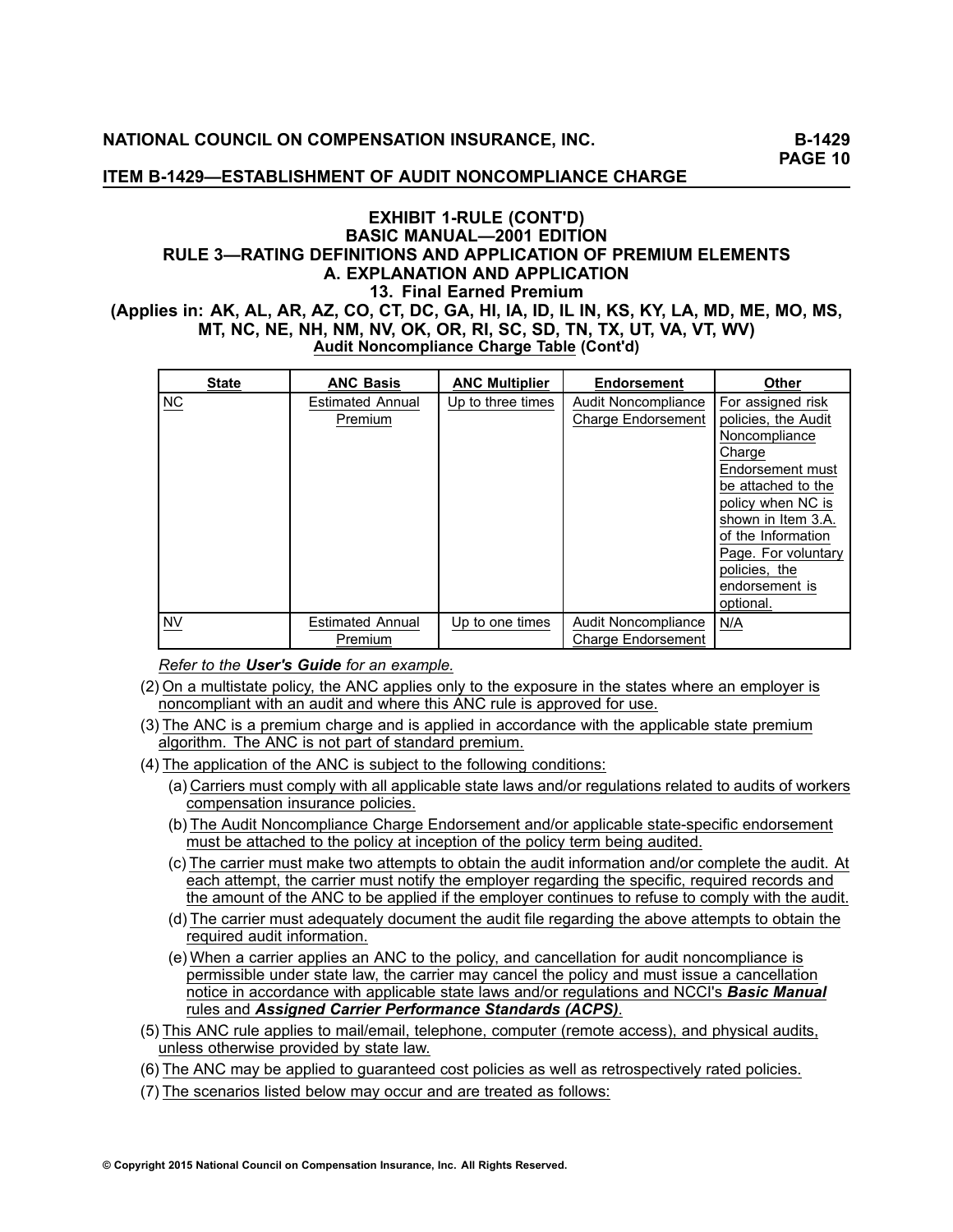### **ITEM B-1429—ESTABLISHMENT OF AUDIT NONCOMPLIANCE CHARGE**

# **EXHIBIT 1-RULE (CONT'D) BASIC MANUAL—2001 EDITION RULE 3—RATING DEFINITIONS AND APPLICATION OF PREMIUM ELEMENTS A. EXPLANATION AND APPLICATION 13. Final Earned Premium** (Applies in: AK, AL, AR, AZ, CO, CT, DC, GA, HI, IA, ID, IL IN, KS, KY, LA, MD, ME, MO, MS,

**MT, NC, NE, NH, NM, NV, OK, OR, RI, SC, SD, TN, TX, UT, VA, VT, WV)**

| If an ANC is applied and the employer                      | Then the carrier                                                                                              |
|------------------------------------------------------------|---------------------------------------------------------------------------------------------------------------|
| Pays the ANC and later allows the audit                    | Performs the final audit and determines the<br>final policy premium based on the results of the<br>audit; and |
|                                                            | Refunds the ANC to the employer, or applies<br>the ANC amount to any outstanding balance<br>on the policy     |
| Does not pay the ANC but later allows the audit            | Performs the final audit and determines the final<br>policy premium based on the results of the audit         |
| Pays the ANC but does not later allow the audit            | Does not change the previously reported:<br>Unit statistical data                                             |
| Does not pay the ANC and does not later allow<br>the audit | Noncompliance transactions<br>$\bullet$                                                                       |

- (8) Reinstatements of cancelled policies must be in accordance with all applicable state laws and/or regulations and NCCI's *Basic Manual* rules and *ACPS*.
- (9) The ANC must be reported, including applicable corrections, in accordance with NCCI's *Statistical Plan*. Assigned carriers must also comply with NCCI's *ACPS* noncompliance and compliance reporting for assigned risk policies.
- (10) For assigned risk policies, if an assigned carrier has applied an ANC, the employer will be considered noncompliant with the audit and will remain ineligible for assigned risk coverage until the employer allows the audit to be performed and/or provides the required records. This applies even if the employer has paid the ANC.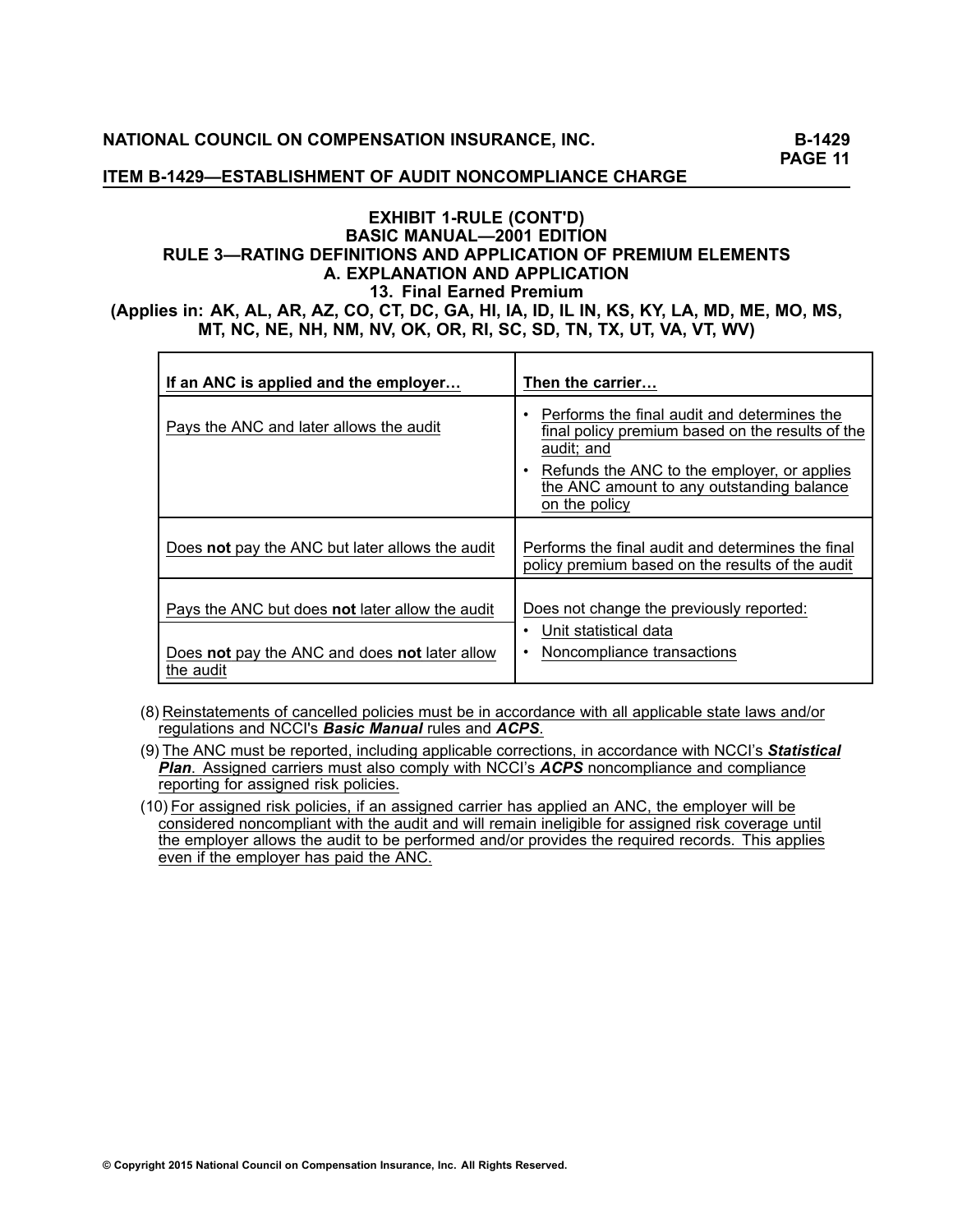### **EXHIBIT 3-FORM**

### **FORMS MANUAL OF WORKERS COMPENSATION AND EMPLOYERS LIABILITY INSURANCE AUDIT NONCOMPLIANCE CHARGE ENDORSEMENT (WC <sup>00</sup> <sup>04</sup> 24)** (Applies in: AK, AL, AR, AZ, CO, CT, DC, GA, HI, IA, ID, IL, IN, KS, KY, LA, MD, ME, MS, MT, NC, NE, NH, NM, NV, OK, OR, RI, SC, SD, TN, TX, UT, VA, VT, WV)

#### **AUDIT NONCOMPLIANCE CHARGE ENDORSEMENT (WC <sup>00</sup> <sup>04</sup> 24)**

Part Five—Premium, Section G. (Audit) of the Workers Compensation and Employers Liability Insurance Policy is revised by adding the following:

If you do not allow us to examine and audit all of your records that relate to this policy, and/or do not provide audit information as requested, we may apply an Audit Noncompliance Charge. The method for determining the Audit Noncompliance Charge by state, where applicable, is shown in the Schedule below.

If you allow us to examine and audit all of your records after we have applied an Audit Noncompliance Charge, we will revise your premium in accordance with our manuals and Part 5—Premium, E. (Final Premium) of this policy.

Failure to cooperate with this policy provision may result in the cancellation of your insurance coverage, as specified under the policy.

#### **Note:**

For coverage under state-approved workers compensation assigned risk plans, failure to cooperate with this policy provision may affect your eligibility for coverage.

**Schedule**

**State(s)**

**Basis of Audit Noncompliance Charge**

**Maximum Audit Noncompliance Charge Multiplier**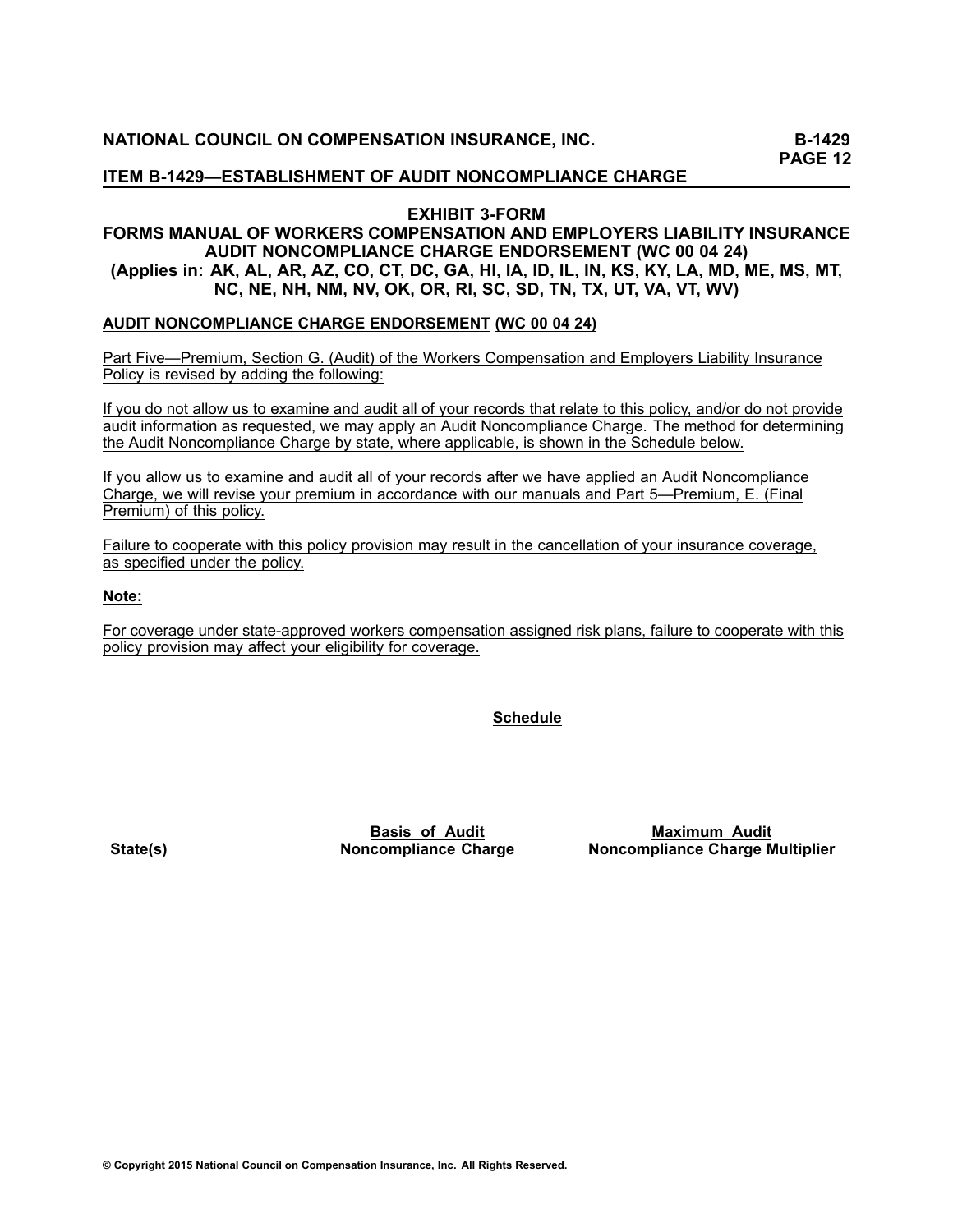#### **ITEM B-1429—ESTABLISHMENT OF AUDIT NONCOMPLIANCE CHARGE**

#### **EXHIBIT 4-RULE**

# **ASSIGNED CARRIER PERFORMANCE STANDARDS—2009 EDITION PERFORMANCE STANDARD 1—INTRODUCTION C. NONCOMPLIANCE AND COMPLIANCE WITH POLICY TERMS AND CONDITIONS** (Applies in: AK, AL, AR, AZ, CT, DC, DE, GA, IA, ID, IL, IN, KS, MS, NC, NH, NJ, NV, OR, **SC, SD, VA, VT, WV)**

# (Approval required in: AK, AR, DE, GA, IN, KS, MS, NC, NH, OR, SD)

# **6. Determination of Compliance**

- a. An employer is deemed compliant for any of the following reasons:
	- (1) Payment in full of all outstanding premium or deductible obligations
	- (2) Receipt of first payment in accordance with written agreement to use <sup>a</sup> payment plan
	- (3) Bona fide dispute is received as defined in *Basic Manual* Rule [4-A-2-g](/manuscript/hyperlink.asp?docid=Basic2001Rule4-A)
		- (4) Audit adjustment reduces the premium obligation to a zero or credit balance
		- <del>(5)</del> Compliance with audit requirements or loss prevention survey recommendations
		- (6)– Agreement and scheduling of audit or loss prevention survey
	- $(4)$   $(7)$  Bankruptcy and carrier is listed as a secured creditor for all outstanding premium obligations
	- $(5)$  (8) Submission of required underwriting information (e.g., ERM-14s)

#### (6) **Audit and Loss Prevention**

- (a) Agreement and scheduling of audit or loss prevention survey
- (b) Compliance with audit requirements or loss prevention survey recommendations
- (c) Audit adjustment reduces the premium obligation to <sup>a</sup> zero or credit balance
- (d) **Audit Noncompliance Charge Exception:**

An assigned carrier may apply an Audit Noncompliance Charge (ANC) in accordance with *Basic Manual* rules. In such situations, an employer is not deemed compliant if the employer pays the ANC but does not allow the audit and/or does not comply with the audit requirements. Therefore, PS 1-C-6-a(6)(a) is not applicable and the employer is deemed noncompliant for audit purposes until the audit portion of PS 1-C-6-a(6)(b) is fulfilled.

b. When multiple noncompliance issues occur, individual issues may be deemed compliant, but if there are any remaining noncompliant issues, the employer remains noncompliant.

#### c. **Compliance Effective Date**

- (1) If the employer becomes compliant for reasons not related to submitting outstanding premium or deductible payments, the compliance effective date is the date the employer is deemed compliant.
- (2) If the employer submits the outstanding premium or deductible payment, the compliance<br>offective date must be in accordance BS 7. A 3 and 8. A 3, respectively. effective date must be in accordance PS [7-A-3](/manuscript/hyperlink.asp?docid=ACPS-PS7A) and [8-A-3](/manuscript/hyperlink.asp?docid=ACPS-PS8A), respectively.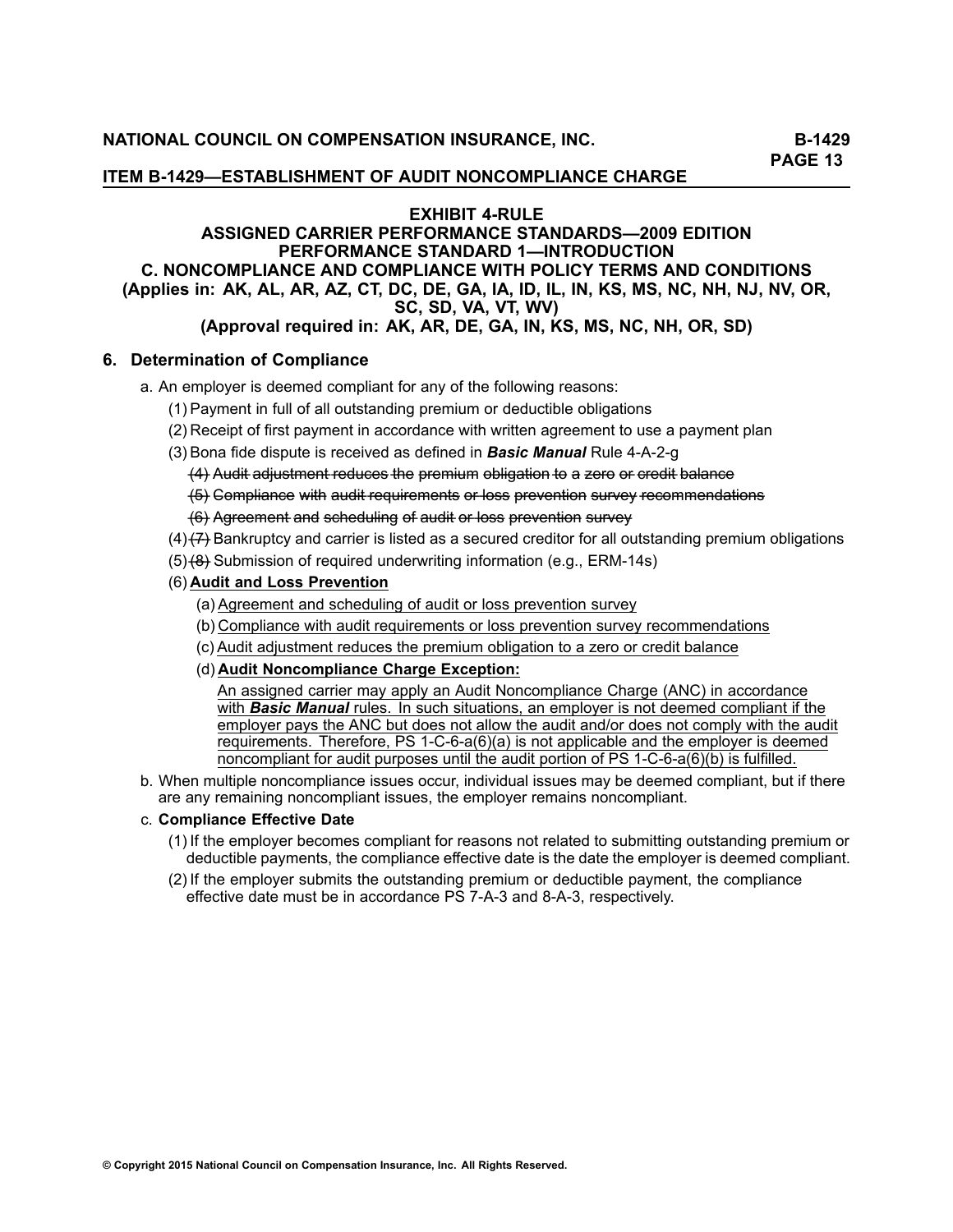# **EXHIBIT 5A-RULE BASIC MANUAL—2001 EDITION NORTH CAROLINA MISCELLANEOUS RULES**

# **NORTH CAROLINA WORKERS COMPENSATION PREMIUM ALGORITHM**

The following algorithm provides the framework for premium charges and credits. Where not specified, the premium base would be the result from the prior line. \*

|           | <b>PREMIUM ELEMENTS</b>                                                 | <b>EXPLANATORY NOTES</b>                                                                                                                              |
|-----------|-------------------------------------------------------------------------|-------------------------------------------------------------------------------------------------------------------------------------------------------|
|           | <b>MANUAL PREMIUM</b>                                                   | [(PAYROLL / 100) * RATE]                                                                                                                              |
| $+$       | Supplementary Disease (foundry, abrasive, sandblasting)                 | [(SUBJECT PAYROLL / 100) * DISEASE RATE]                                                                                                              |
| $+$       | USL&H Exposure for non-F classification codes                           | [(SUBJECT PAYROLL / 100) * (RATE * USL &H FACTOR)]                                                                                                    |
|           | <b>TOTAL MANUAL PREMIUM</b>                                             |                                                                                                                                                       |
| $+$       | Waiver of Subrogation factor                                            | Blanket Waiver: [% applied to Total Manual Premium]<br>Specific Waiver: [% applied to the portion of Total Manual<br>Premium where waiver is applied] |
| $+$       | Employers Liability (E/L) increased limits factor                       | [% applied to Total Manual Premium]                                                                                                                   |
| $+$       | Employers Liability increased limits charge                             | [Balance to E/L increased limits minimum premium]                                                                                                     |
| $+$       | Employers Liability increased limits factor (Admiralty, FELA)           | [Factor applied to the portion of Manual Premium where<br>Admiralty/FELA coverage is applied]                                                         |
| $+$       | Employers Liability/Voluntary Compensation flat charge                  | [Coverage in Monopolistic State Funds]                                                                                                                |
|           | Deductible credit                                                       | [% applied to Total Manual Premium]                                                                                                                   |
|           | <b>TOTAL SUBJECT PREMIUM</b>                                            |                                                                                                                                                       |
| x         | Experience Modification (Exp Mod)                                       |                                                                                                                                                       |
|           | <b>TOTAL MODIFIED PREMIUM</b>                                           |                                                                                                                                                       |
| x         | Schedule Rating factor $(1 - SR \c{c}$ and $\%)$ or $(1 + SR \cdot de)$ |                                                                                                                                                       |
| $+$       | Supplemental Disease Exposure (Asbestos <sup>NOC</sup> ) <sup>†</sup>   |                                                                                                                                                       |
| $+$       | Atomic Energy Radiation ExposureNOCT                                    |                                                                                                                                                       |
| $+$       | Charge for nonratable catastrophe loading <sup>†</sup>                  |                                                                                                                                                       |
| $+$       | Balance to Minimum Premium (State Act)                                  | [Balance to minimum premium at Standard Limits]                                                                                                       |
| $+$       | Balance to Minimum Premium (Admiralty, FELA)                            |                                                                                                                                                       |
|           | <b>TOTAL STANDARD PREMIUM</b>                                           |                                                                                                                                                       |
|           | Premium Discount <sup>§</sup>                                           | [% applied to Standard Premium]                                                                                                                       |
| $+$       | Coal Mine Disease Charge                                                | [Surface and other than mining]                                                                                                                       |
| $\ddot{}$ | <b>Expense Constant</b>                                                 |                                                                                                                                                       |
| $+$       | Terrorism                                                               | [(PAYROLL / 100) * TERRORISM VALUE]                                                                                                                   |
| $+$       | Catastrophe (other than Certified Acts of Terrorism)                    | [(PAYROLL / 100) * CATASTROPHE (OTHER THAN<br>CERTIFIED ACTS OF TERRORISM) VALUE]                                                                     |
|           | <b>ESTIMATED ANNUAL PREMIUM</b>                                         |                                                                                                                                                       |
| $\pm$     | Audit Noncompliance Charge                                              |                                                                                                                                                       |
|           | <b>TOTAL AMOUNT DUE</b>                                                 |                                                                                                                                                       |

N<sup>OC</sup> = Not Otherwise Classified.

<sup>†</sup> Nonratable Element Premiums generated by non-ratable portion of manual rate are subject to all applicable premium<br>
elements applied to the policy however not subject to experience rating ar retreapedive rating elements applied to the policy, however, not subject to experience rating or retrospective rating.

\*The above rating method would be used in absence of independent carrier filings.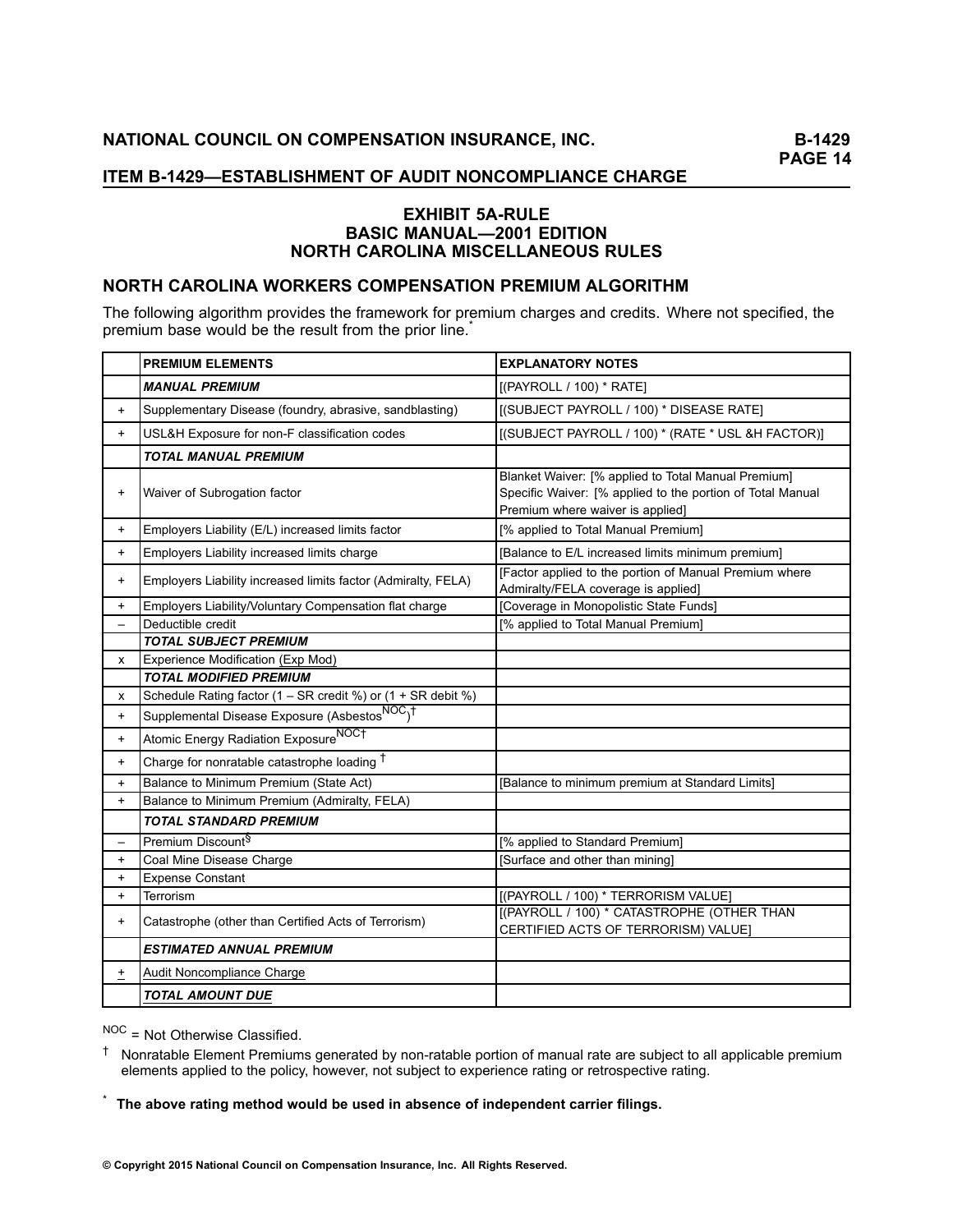# **EXHIBIT 5A-RULE (CONT'D) BASIC MANUAL—2001 EDITION NORTH CAROLINA MISCELLANEOUS RULES**

 $§$  For policies subject to premium adjustments under a retrospective rating plan, premium discount does not apply.

Note: For short rate cancellations, short rate percentage/short rate penalty premium factor is subject to experience rating, included in Total Subject Premium, and applied prior to Experience Modification.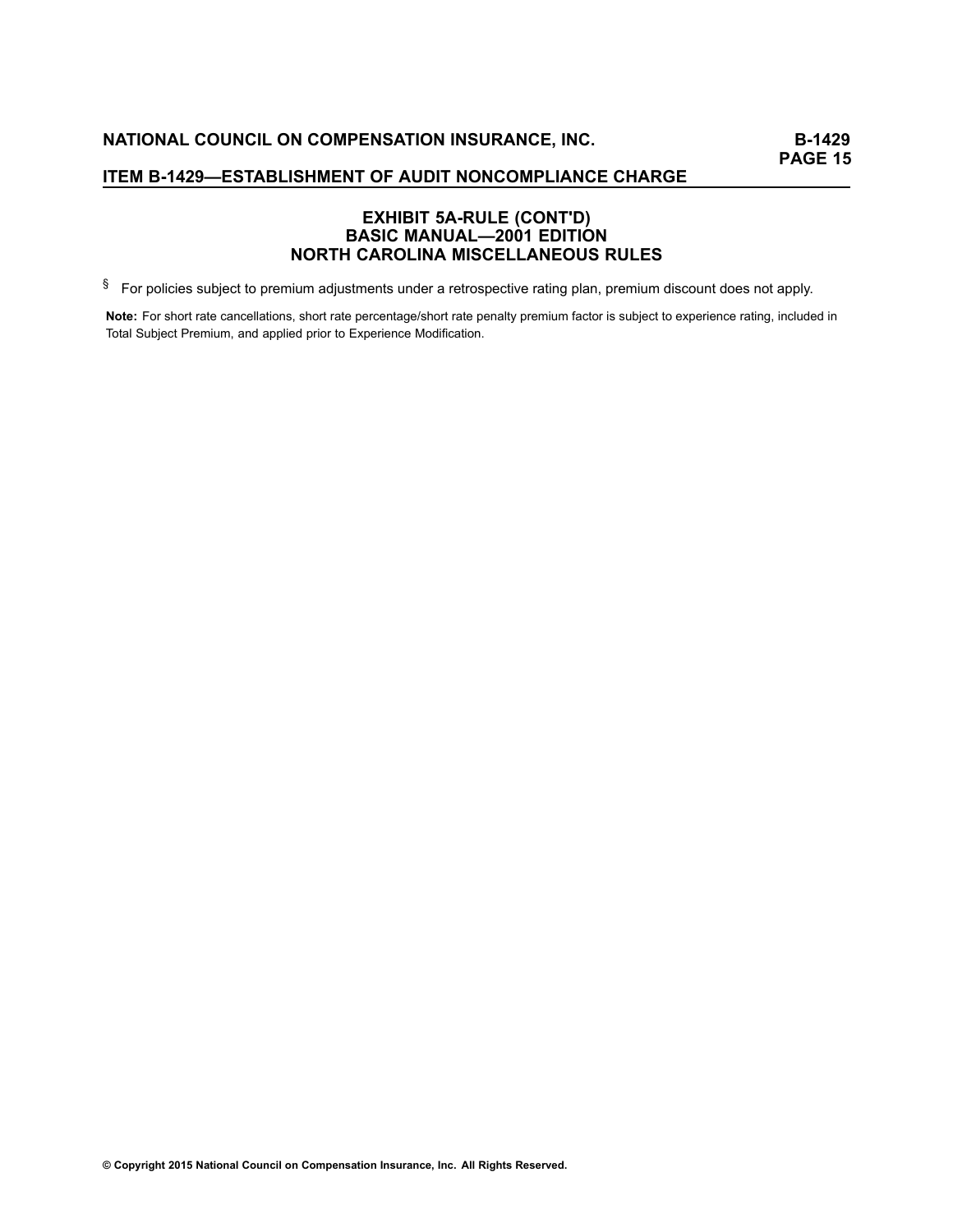# **EXHIBIT 5B-RULE BASIC MANUAL—2001 EDITION NORTH CAROLINA MISCELLANEOUS RULES–APPLICABLE TO ASSIGNED RISK POLICIES ONLY**

# **NORTH CAROLINA ASSIGNED RISK WORKERS COMPENSATION PREMIUM ALGORITHM**

The following algorithm provides the framework for premium charges and credits. Where not specified, the premium base would be the result from the prior line.

|           | <b>PREMIUM ELEMENTS</b>                                               | <b>EXPLANATORY NOTES</b>                                                                                                                              |
|-----------|-----------------------------------------------------------------------|-------------------------------------------------------------------------------------------------------------------------------------------------------|
|           | <b>MANUAL PREMIUM</b>                                                 | [(PAYROLL / 100) * RATE]                                                                                                                              |
| $\ddot{}$ | Supplementary Disease (foundry, abrasive, sandblasting)               | [(SUBJECT PAYROLL / 100) * DISEASE RATE]                                                                                                              |
| $\ddot{}$ | USL&H Exposure for non-F classification codes                         | [(SUBJECT PAYROLL / 100) * (RATE * USL&H FACTOR)]                                                                                                     |
|           | <b>TOTAL MANUAL PREMIUM</b>                                           |                                                                                                                                                       |
| +         | Waiver of Subrogation factor                                          | Blanket Waiver: [% applied to Total Manual Premium]<br>Specific Waiver: [% applied to the portion of Total Manual<br>Premium where waiver is applied] |
| $\ddot{}$ | Employers Liability (E/L) increased limits factor                     | [% applied to Total Manual Premium]                                                                                                                   |
| $\ddot{}$ | Employers Liability increased limits charge                           | [Balance to E/L increased limits minimum premium]                                                                                                     |
| $\ddot{}$ | Employers Liability factor (Admiralty)                                | [Factor applied to the portion of Manual Premium where<br>Admiralty coverage is applicable]                                                           |
|           | Small Deductible Credit                                               | [% applied to Total Manual Premium]                                                                                                                   |
|           | <b>TOTAL SUBJECT PREMIUM</b>                                          |                                                                                                                                                       |
| X         | Experience Modification (Exp Mod)                                     |                                                                                                                                                       |
|           | <b>TOTAL MODIFIED PREMIUM</b>                                         |                                                                                                                                                       |
| X         | Assigned Risk Adjustment Program (ARAP) Surcharge                     |                                                                                                                                                       |
| $\ddot{}$ | Supplemental Disease Exposure (Asbestos <sup>NOC</sup> ) <sup>†</sup> |                                                                                                                                                       |
| $\ddot{}$ | Atomic Energy Radiation ExposureNOCT                                  |                                                                                                                                                       |
| $\ddot{}$ | Charge for nonratable catastrophe loading <sup>†</sup>                |                                                                                                                                                       |
| $\ddot{}$ | Balance to Minimum Premium (State Act)                                | [Balance to minimum premium at Standard Limits]                                                                                                       |
| $\ddot{}$ | Balance to Minimum Premium (Admiralty)                                | [Balance to minimum premium at Admiralty Standard<br>Limitsl                                                                                          |
|           | <b>TOTAL STANDARD PREMIUM</b>                                         |                                                                                                                                                       |
| $\ddot{}$ | Coal Mine Disease Charge                                              | [Underground, surface, surface auger]                                                                                                                 |
| $\ddot{}$ | <b>Expense Constant</b>                                               |                                                                                                                                                       |
| $\ddot{}$ | Terrorism                                                             | [(PAYROLL / 100) * TERRORISM VALUE]                                                                                                                   |
| +         | Catastrophe (other than Certified Acts of Terrorism)                  | [(PAYROLL / 100) * CATASTROPHE (OTHER THAN<br>CERTIFIED ACTS OF TERRORISM) VALUE                                                                      |
|           | <b>ESTIMATED ANNUAL PREMIUM</b>                                       |                                                                                                                                                       |
| ÷         | Audit Noncompliance Charge                                            |                                                                                                                                                       |
|           | <b>TOTAL AMOUNT DUE</b>                                               |                                                                                                                                                       |

NOC= Not Otherwise Classified.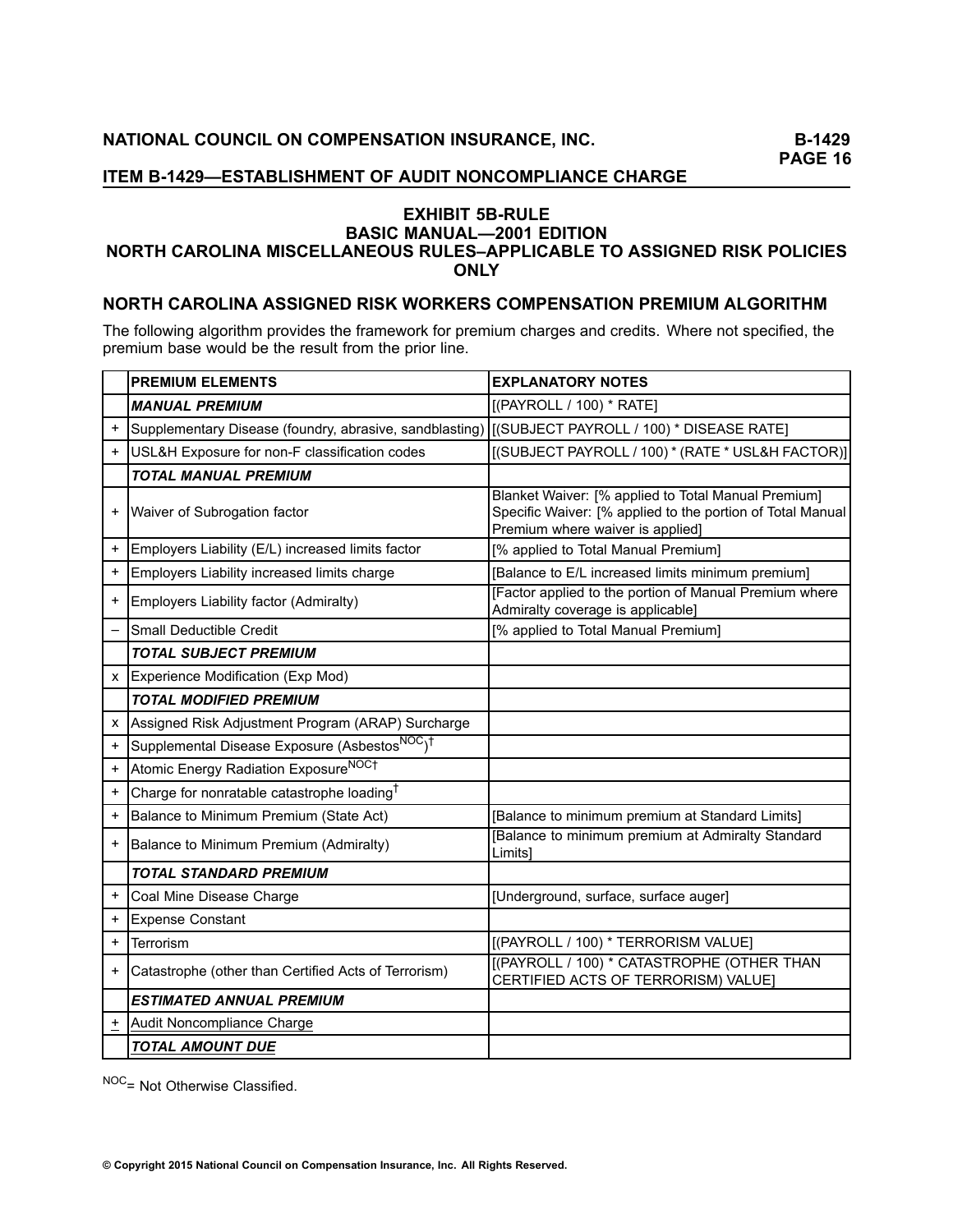# **EXHIBIT 5B-RULE (CONT'D) BASIC MANUAL—2001 EDITION NORTH CAROLINA MISCELLANEOUS RULES–APPLICABLE TO ASSIGNED RISK POLICIES ONLY**

<sup>†</sup> Nonratable Element Premiums generated by nonratable portion of manual rate are subject to all applicable premium<br>
cloments applied to the policy bowever, not subject to experience rating or NCCI's Less Sepsitive Pating elements applied to the policy, however, not subject to experience rating or NCCI's Loss Sensitive Rating Plan retrospective rating.

**Note:** For short rate cancellations, short rate percentage/short rate penalty premium factor is subject to experience rating, included in Total Subject Premium, and applied prior to Experience Modification.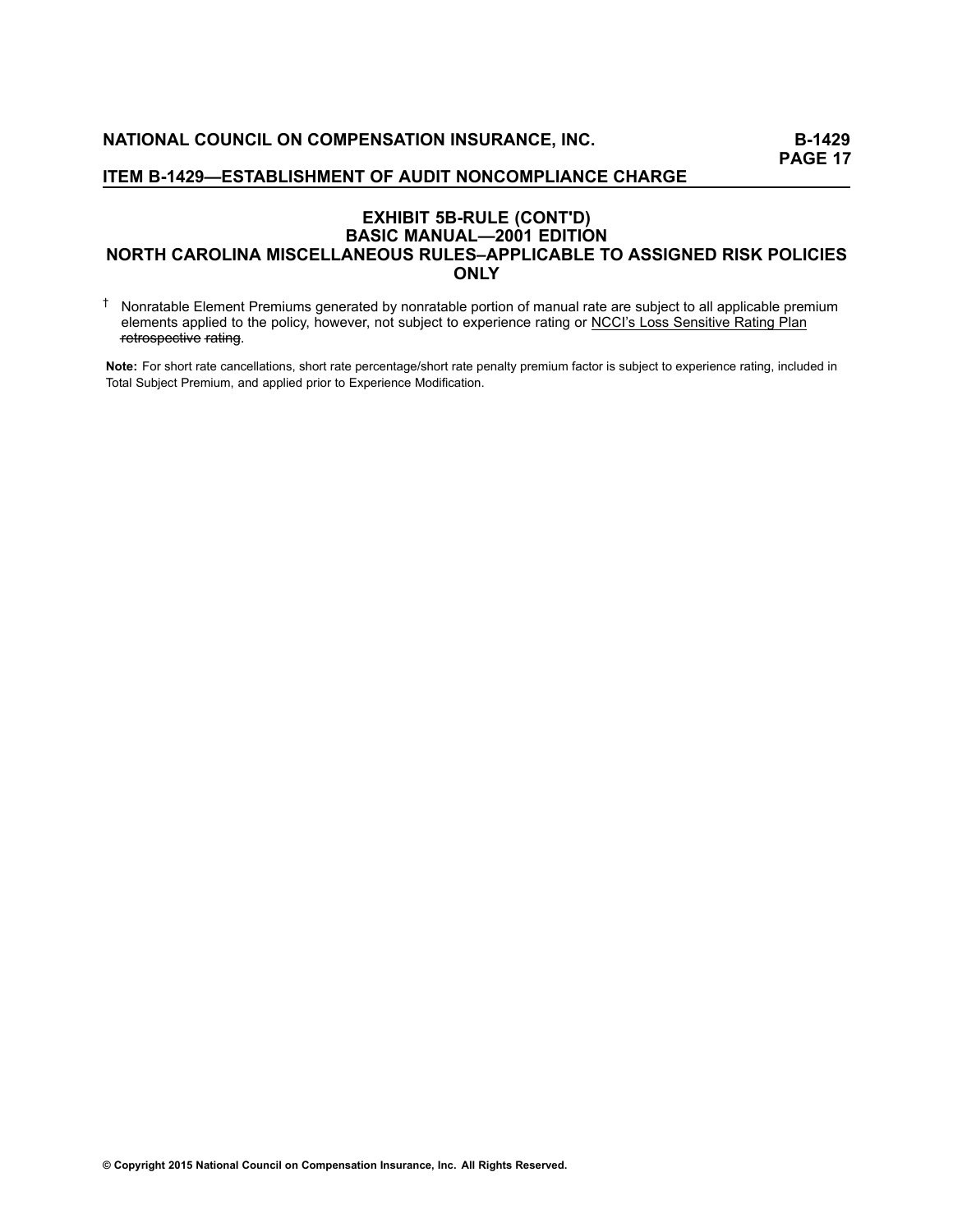#### **ITEM B-1429—ESTABLISHMENT OF AUDIT NONCOMPLIANCE CHARGE**

# **EXHIBIT 6-RULE BASIC MANUAL—2001 EDITION NORTH CAROLINA STATE RULE EXCEPTIONS RULE 3—RATING DEFINITIONS AND APPLICATION OF PREMIUM ELEMENTS A. EXPLANATION AND APPLICATION**

### **13. Final Earned Premium**

Add the following to Rule 3-A-13:

#### a. Audit of Payroll and Adjustment of Premium Determination

### Change Rule 3-A-13-a(2) as follows:

The rules, classifications and rates in this manual govern the audit of payrolls and adjustments of premiums, subject to the following requirements:

- 1. The carrier must make an actual audit of the employer's records for the purpose of determining the premium in accordance with the following:
	- (a) For each risk producing an annual premium of less than \$50,000, the carrier must complete a mail or telephone audit of the employer's records at least once a year.
	- (b) For each risk producing an annual premium of \$50,000 or more, the carrier must make a final physical audit of the employer's records at least once a year-
- 2. Fajlure of the insured to respond to audit request or refusal to cooperate in completing a voluntary or physical audit may result in the workers compensation carrier utilizing payroll up to a–maximum of three times the estimated payroll for purposes of determining the final premium subject to the following conditions:
	- (a) The carrier must make two good faith efforts to obtain the voluntary audit report or complete the physical audit.
	- (b) The carrier must document the audit file regarding the above attempts to obtain the required audit-information.
	- (c) After the two good faith attempts to obtain audit information, the carrier must send a letter by certified mail to the insured advising them of the specific records that are required and the premium that will be charged if the insured continues to refuse access to the records. A cancellation notice for the renewal policy should be issued. The cancellation notice may be rescinded if the audit is performed.
- (2) The rules, classifications, and rates in this manual govern the audit of payrolls and adjustments of premiums. Final earned premium for the policy must be determined on actual payroll as determined by the carrier at audit, instead of on estimated payroll or other premium basis, subject to the following requirements:
	- (a) For each risk producing an annual premium of less than \$50,000, the carrier must complete <sup>a</sup> mail or telephone audit of the employer's records at least once <sup>a</sup> year.
	- (b) For each risk producing an annual premium of \$50,000 or more, the carrier must make <sup>a</sup> final physical audit of the employer's records at least once <sup>a</sup> year.

### **b. Audit Noncompliance Charge**

Change Rule 3-A-13-b(9) as follows:

(9) The ANC must be reported, including applicable corrections, in accordance with the *North Carolina Workers Compensation Statistical Plan Manual*. Assigned carriers must also comply with NCCI's *ACPS* noncompliance and compliance reporting for assigned risk policies.